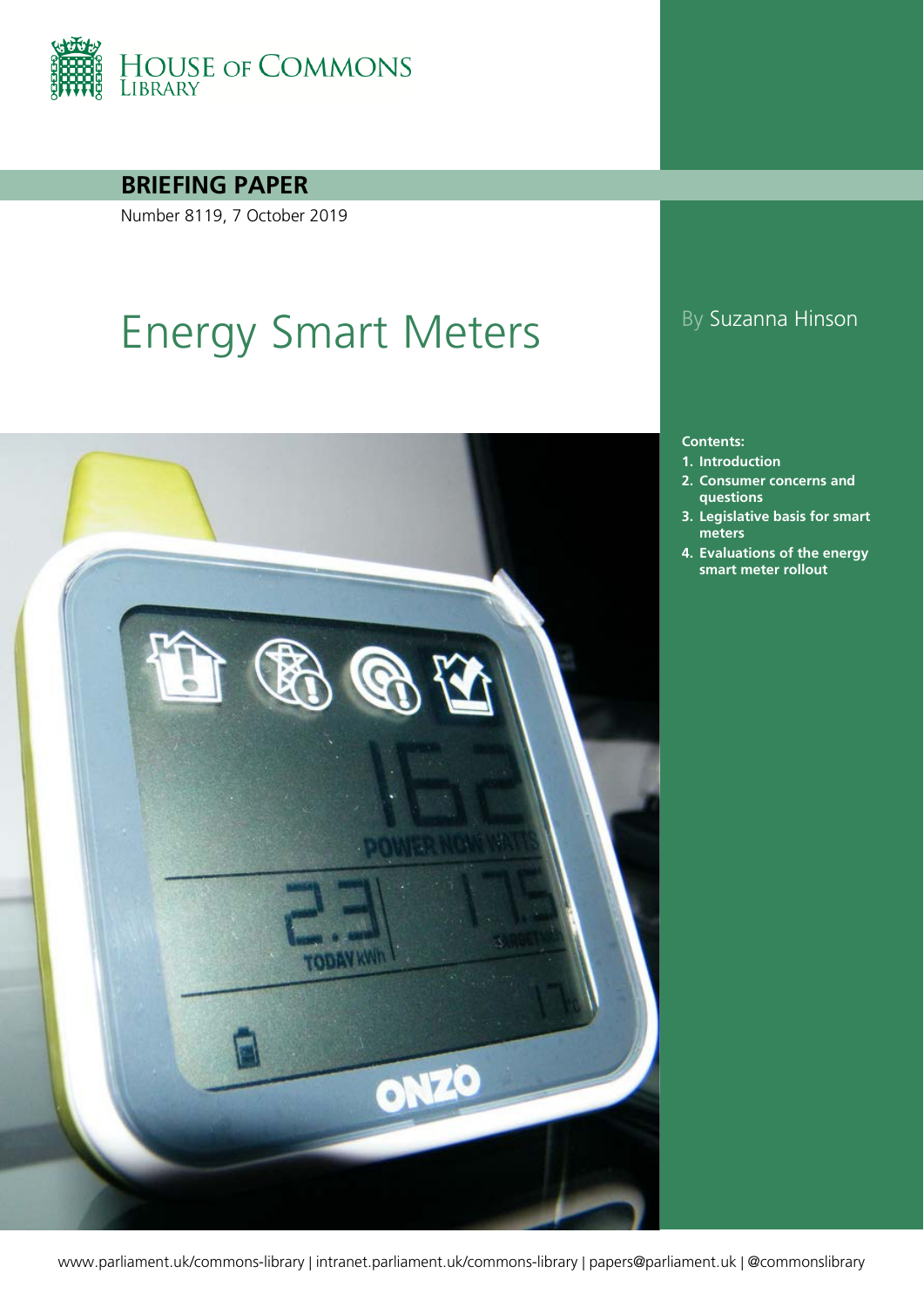## **Contents**

|                                                            | <b>Summary</b>                                                                                                                                                                                                                                                                                                                                                                         | 3                                                                 |
|------------------------------------------------------------|----------------------------------------------------------------------------------------------------------------------------------------------------------------------------------------------------------------------------------------------------------------------------------------------------------------------------------------------------------------------------------------|-------------------------------------------------------------------|
| 1 <sub>1</sub><br>1.1                                      | Introduction<br>What are energy smart meters?<br>Types of energy smart meters                                                                                                                                                                                                                                                                                                          | 4<br>4<br>$\overline{4}$                                          |
| 1.2                                                        | The Smart Meter Rollout<br>SMETS1 to SMETS2 switch<br>The roll out completion date<br>Data Communications Company (DCC)                                                                                                                                                                                                                                                                | 5<br>5<br>$\,$ 6 $\,$<br>$\overline{7}$                           |
| 1.3                                                        | Intended benefits of energy smart meters<br>Benefits for consumers<br>Benefits for suppliers<br>Benefits for networks and smart appliances                                                                                                                                                                                                                                             | $\,8\,$<br>9<br>10<br>11                                          |
| 1.4                                                        | Consumer engagement and Smart Energy GB                                                                                                                                                                                                                                                                                                                                                | 11                                                                |
| 2.<br>2.1<br>2.2<br>2.3<br>2.4<br>2.5<br>2.6<br>2.7<br>2.8 | <b>Consumer concerns and questions</b><br>Are energy smart meters mandatory?<br>Can a customer request an energy smart meter?<br>Recovery of installation costs by suppliers<br>Installation visit, entry rights and doorstop selling<br>Data protection and privacy<br>Energy smart meters and health<br>Vulnerable and prepayment customers<br>Switching suppliers and 'dumb' meters | 12<br>12<br>$12 \overline{ }$<br>13<br>13<br>13<br>14<br>15<br>15 |
| 3.<br>3.1<br>3.2<br>3.3<br>3.4<br>3.5                      | Legislative basis for smart meters<br><b>EU Directives</b><br>The 1997-2010 Labour Government<br>The Coalition and Conservative Governments<br>The Smart Meter Act 2018<br>The current Government                                                                                                                                                                                      | 17<br>17<br>17<br>17<br>18<br>19                                  |
| 4.<br>4.1<br>4.2                                           | Evaluations of the energy smart meter rollout<br>Government reports<br>Impact assessments (2011-2014)<br>Cost-benefit analysis (2016)<br>Cost-benefit analysis (2019)<br>Annual progress reports<br>National Audit Office and Select Committee reports                                                                                                                                 | 20<br>20<br>20<br>20<br>20<br>21<br>21                            |
| 4.3                                                        | British Infrastructure Group                                                                                                                                                                                                                                                                                                                                                           | 25                                                                |

Contributing Authors: Paul Bolton and Sarah Barber

Cover page image copyright **Onzo Smart Energy Meter Kit Display** by [DigitPedia.](https://www.flickr.com/photos/digitpedia/) Licenses under [CC BY 2.0](https://creativecommons.org/licenses/by/2.0/) / image cropped.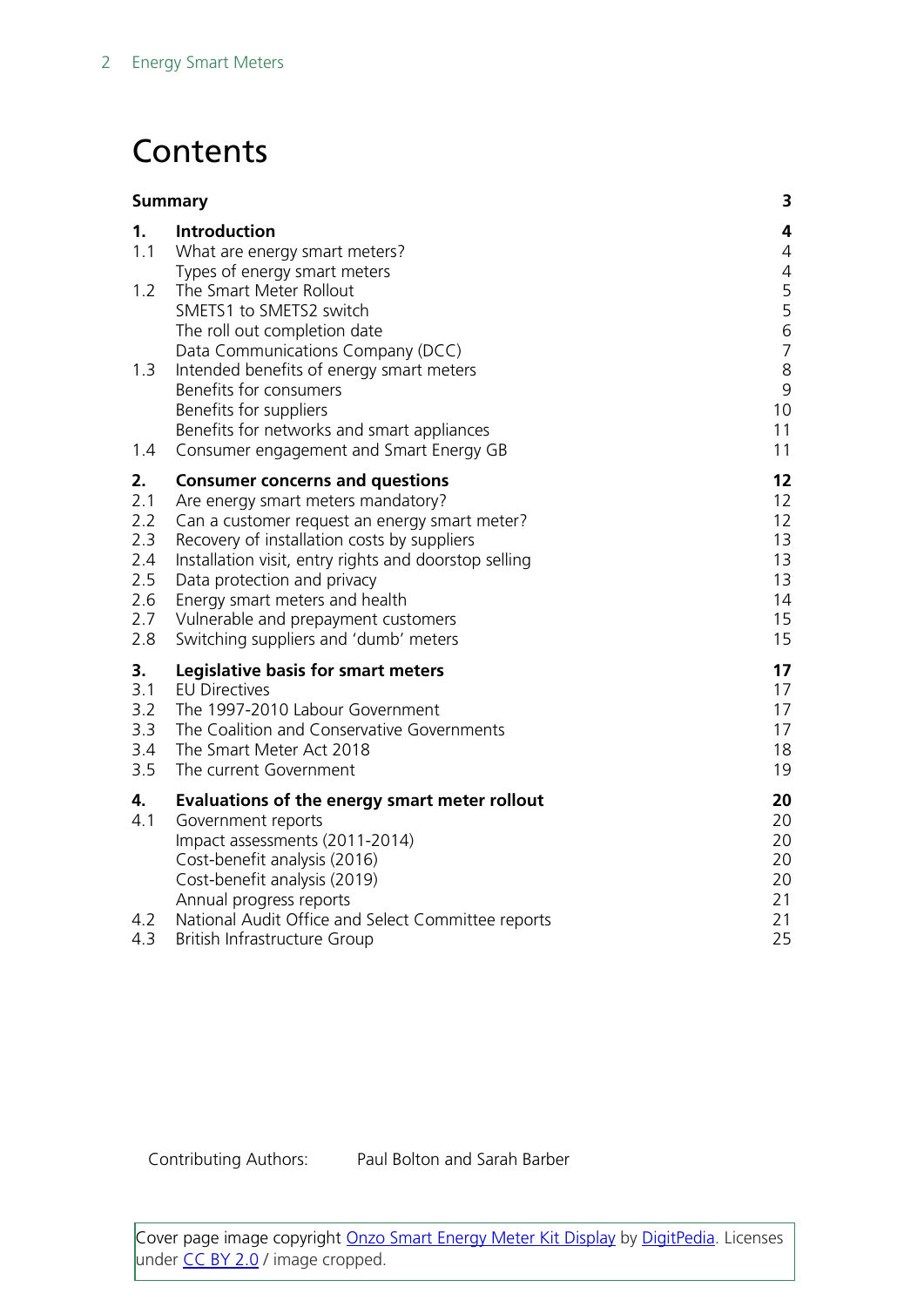## <span id="page-2-0"></span>Summary

#### **Background**

Energy smart meters are advanced electricity and gas meters which can offer a range of intelligent functions. The *Energy Act 2008* gave powers to begin a smart meter rollout. Since then, successive Governments and Ofgem (the energy regulator) have been working on a rollout programme (this only applies in Great Britain as Northern Ireland has a separate energy market).

The Government have committed to offer more than 50 million energy smart meters to homes and smaller non-domestic sites in Great Britain by the end of 2020. Energy suppliers have a legal requirement to take all reasonable steps to install smart meters for their customers by this deadline. Due to rollout delays, the Government has proposed introducing a new obligation to 2024 that would apply after the current duty ends.

#### **The Roll Out**

The smart meter rollout began in 2011. Until recently the only type of smart meter being rolled out was the SMETS1 specification, which has caused some interoperability problems when consumers switch supplier. Suppliers should now be installing the more advanced SMETS2 meters, though there have been delays to the SMETS1-2 switch, and there are reports that ongoing problems with the infrastructure mean that some SMETS1 are still being installed. The SMETS2 meters are using new infrastructure, provided by the Data Communications Company. Eventually, the Government want SMETS1 meters to also be using this infrastructure.

The [latest Government data](https://assets.publishing.service.gov.uk/government/uploads/system/uploads/attachment_data/file/789632/2018_Q4_Smart_Meters_Report_FINAL.pdf) showed that by the end of June 2019, 14.9 million smart and advanced meters were operating across homes and businesses, leaving the vast majority still to install.

#### **Benefits and concerns**

The Government's 2019 cost-benefit analysis estimates that by 2034, the rollout of smart meters will have delivered just under £6 billion of net benefits to consumers, energy suppliers and networks, made up of £19.5 billion of benefits offset by approximately £13.5 billion of costs.

Smart meters are intended to have benefits for consumers, suppliers and networks. For consumers, smart meters could provide more accurate bills, easier switching, clearer energy use through an in-home display, and the potential for reduced bills based on reduced consumption. For suppliers, smart meters could mean avoiding site visits (for example to check meters) and reduced customer service overheads due to more accurate billing. For networks, smart meters could facilitate a smarter grid, and the real-time data supplied by smart meters could make balancing the grid easier.

In addition to criticism for the repeated delays to the rollout, there are also customer concerns regarding energy smart meters including data protection and privacy, connectivity in areas with low or no mobile coverage, installation visits and doorstep selling, health concerns, disconnection of prepayment meters, and the ability to switch supplier and keep the 'smart functionality'.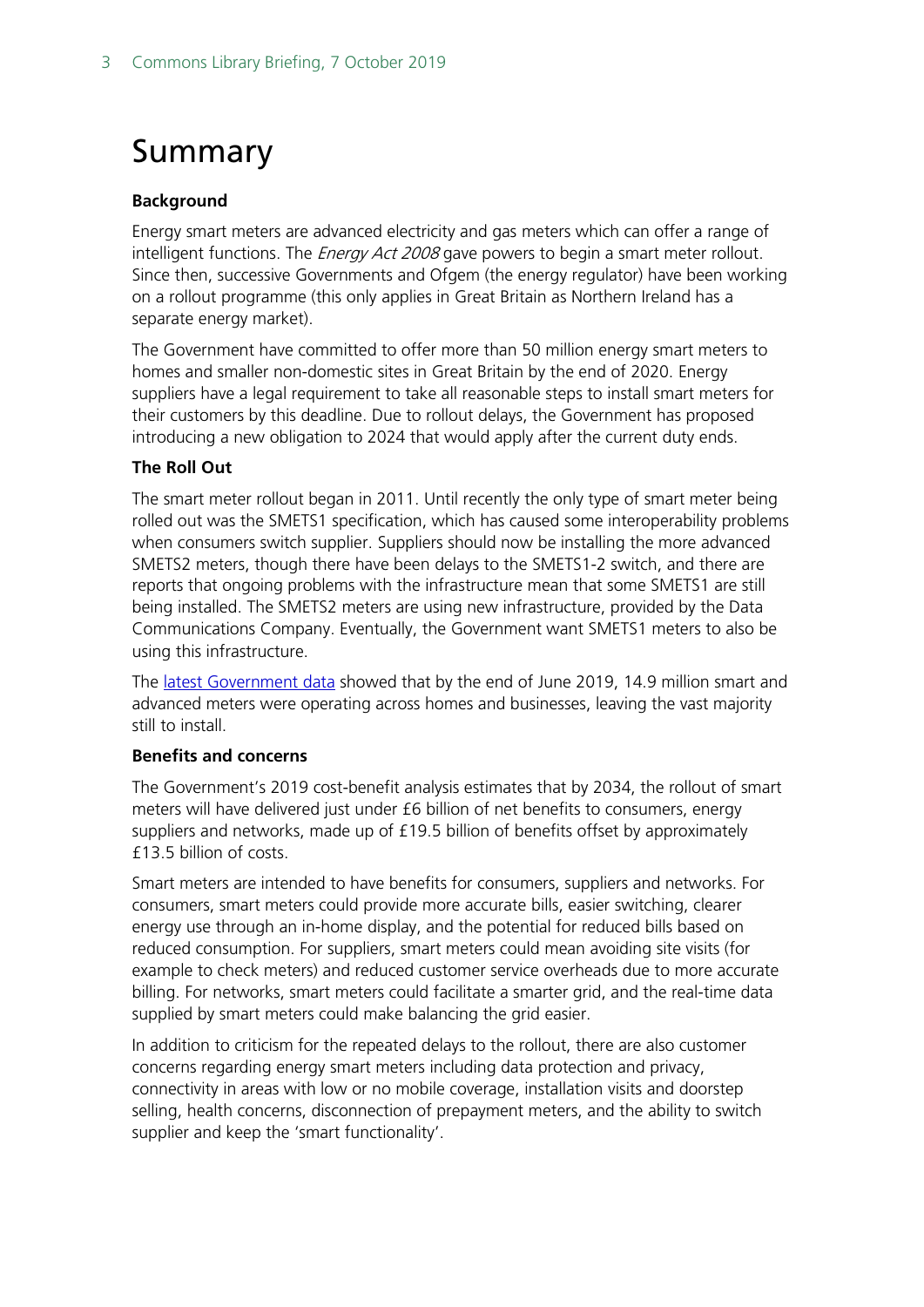## <span id="page-3-0"></span>1. Introduction

### <span id="page-3-1"></span>1.1 What are energy smart meters?

Energy smart meters are advanced electricity and gas meters which can offer a range of intelligent functions and have intended benefits for energy consumers, suppliers and networks.

The Government plan to roll out more than 50 million new energy smart meters to homes and smaller non-domestic sites in Great Britain. The rollout only applies in Great Britain as Northern Ireland has a separate energy market. The policy is led by the Department for Business, Energy and Industrial Strategy<sup>[1](#page-3-3)</sup> (BEIS) and does not apply to large non-domestic customers.

Ofgem, the energy regulator, explains smart meters in a [factsheet:](http://www.ofgem.gov.uk/Media/FactSheets/Documents1/consumersmartmeteringfs.pdf)

A smart meter is a gas or electricity meter that is capable of twoway communication. It measures energy consumption in the same way as a traditional meter, but has a communication capability that allows data to be read remotely and displayed on a device within the home, or transmitted securely externally. The meter can also receive information remotely, e.g. to update tariff information or switch from credit to prepayment mode.<sup>[2](#page-3-4)</sup>

### <span id="page-3-2"></span>Types of energy smart meters

Although energy suppliers can install a range of types of smart meters and in-home displays, there are broadly three categories of smart meter specification used in the UK smart meter rollout:

- **SMETS1 meters**: are the first generation of energy smart meters and are compliant with the first version of the Government's Smart Meter Equipment Technical Specification ('SMETS'). [3](#page-3-5)
- **SMETS2 meters:** are the second generation of energy smart meters and are compliant with the second and latest version of the SMETS.<sup>[4](#page-3-6)</sup> These do not have the interoperability issues of SMETS1 (see Section 1.2).
- **Advanced meters**: are energy meters which have some smart functionalities and are currently being offered to non-domestic sites only. They count towards the 2020 Government target that requires that over 50 million energy smart meters be offered to 30 million domestic and small non-domestic premises. In order to conform to the Government's standards, advanced meters must at least offer the function to store half-hourly electricity and hourly gas data to which both the customer and the supplier can have access<sup>[5](#page-3-7)</sup>

<sup>&</sup>lt;sup>1</sup> Formerly, the Department for Energy and Climate Change (DECC).

<span id="page-3-4"></span><span id="page-3-3"></span><sup>&</sup>lt;sup>2</sup> Ofgem, *Factsheet 101 - [Smart metering; what it means for Britain's homes](http://www.ofgem.gov.uk/Media/FactSheets/Documents1/consumersmartmeteringfs.pdf)*, 31 March 2011

<span id="page-3-5"></span><sup>&</sup>lt;sup>3</sup> DECC, **Smart metering implementation programme: smart metering equipment** [technical specifications](https://www.gov.uk/government/publications/smart-metering-implementation-programme-technical-specifications), 31 March 2014

<span id="page-3-6"></span><sup>4</sup> DECC, Smart metering equipment technical specifications: second version, 28 November 2014

<span id="page-3-7"></span><sup>&</sup>lt;sup>5</sup> BEIS, **Smart Meters – [Quarterly Report to end June 2017 Great Britain](https://www.gov.uk/government/uploads/system/uploads/attachment_data/file/640759/2017_Q2_Smart_Meters_Report.pdf), 31 August** 2017, p.7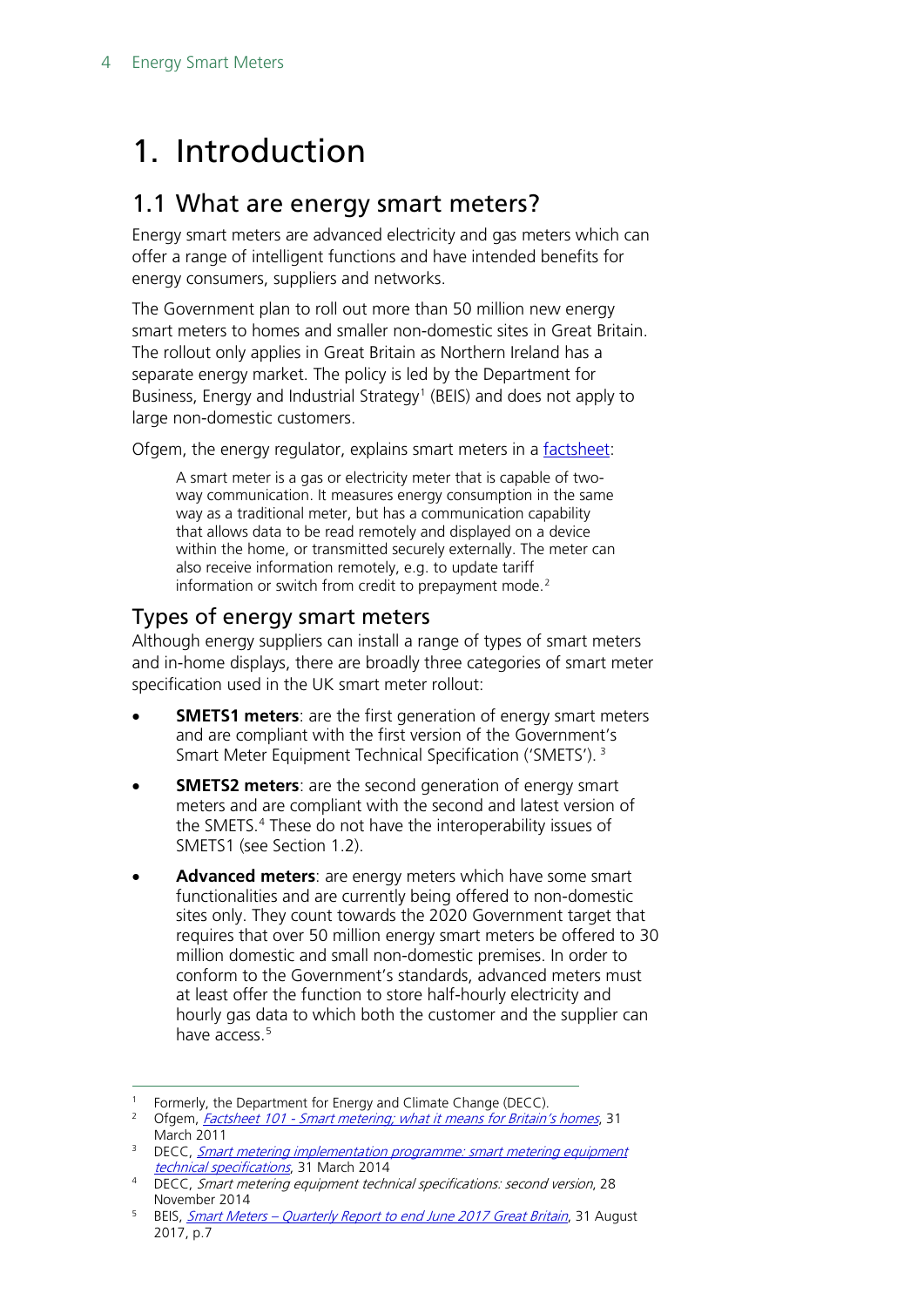### <span id="page-4-0"></span>1.2 The Smart Meter Rollout

The *Energy Act 2008* gave the Secretary of State powers to begin a smart meter rollout. The rollout began in March 2011 and is composed of two stages:

- the Foundation Stage: which took place from March 2011 to October 2016, was designed as a transitory phase during which the Government set the regulatory and commercial frameworks and for suppliers to start rolling-out the early version of energy smart meters.
- the Main Rollout Stage: (also referred to as the Installation Stage) which began in November 2016 and was due to end in December 2020

The national 'main rollout' was initially intended to begin in 2014 and to complete in 2019. However, Ed Davey MP, the then Secretary of State for Energy and Climate Change, announced in a Written [Ministerial Statement](https://www.gov.uk/government/speeches/written-ministerial-statement-by-edward-davey-smart-metering) on 10 May 2013 that these dates had been put back to autumn 2015 for the full-scale rollout and the end of 2020 for completion. This was because the "consistent message [from industry] was that more time was needed if the mass rollout was to get off to the best possible start and ensure a quality experience for consumers."[6](#page-4-2) The completion date has since been pushed back (see below).

### <span id="page-4-1"></span>SMETS1 to SMETS2 switch

SMETS1 were meant to be rolled out as part of the Foundation Stage (2011-2016) only. However, delays in the required infrastructure for SMETS2 (see DCC section below) meant that SMETS1 continued to be rolled out as part of the Main Rollout Stage. Following delays and a [consultation,](https://smartenergycodecompany.co.uk/latest-news/beis-consultation-on-extention-of-smets1-end-date/) the Government announced that the switch date (when SMETS1 will no longer count as part of the rollout) would be December 2018, while for pre-payment smart meters it would be 15 March 2019. [7](#page-4-3) It has been reported that even though these deadlines have passed, SMETS1 are still being installed due to difficulties with SMETS2 infrastructure.<sup>[8](#page-4-4)</sup>

In some cases, SMETS1 have not been interoperable when a customer switches supplier. This does not mean that the consumer cannot switch suppliers, but their smart meter may not retain its 'smart' functions with the new supplier and instead becomes a traditional (or 'dumb') meter. The National Audit Office have estimated that 70% of SMETS1 "go dumb" due to switching.<sup>[9](#page-4-5)</sup>

SMETS2 were meant to be rolled out as soon as the Main Rollout Stage was launched in November 2016 because they are supposed to bring a solution to some of the interoperability problems. Instead, the first trial SMETS2 meters were installed by British Gas in August 2017.<sup>[10](#page-4-6)</sup> At the

<span id="page-4-5"></span><sup>9</sup> National Audit Office, *[Rolling out smart meters](https://www.nao.org.uk/wp-content/uploads/2018/11/Rolling-out-smart-meters.pdf)*, 23 November 2018

<span id="page-4-2"></span>[Written Ministerial Statement by Edward Davey: Smart Metering](https://www.gov.uk/government/speeches/written-ministerial-statement-by-edward-davey-smart-metering), 10 May 2013

<span id="page-4-3"></span><sup>&</sup>lt;sup>7</sup> Smart Energy Code, [SMETS1 End Date Derogations,](https://smartenergycodecompany.co.uk/latest-news/smets1-end-date-derogations/) 8 October 2018

<span id="page-4-4"></span><sup>&</sup>lt;sup>8</sup> Adam John, *[Suppliers continue to install SMETS1 devices after deadline,](https://utilityweek.co.uk/big-six-companies-continue-install-smets1-devices-deadline/) Utility Week* 18 March 2019

<span id="page-4-6"></span><sup>&</sup>lt;sup>10</sup> Landis+Gyr, *Britain leads smart revolution with deployment of most advanced smart* [meter](https://www.landisgyr.com/britain-leads-smart-revolution-deployment-advanced-smart-meter/), 20 October 2017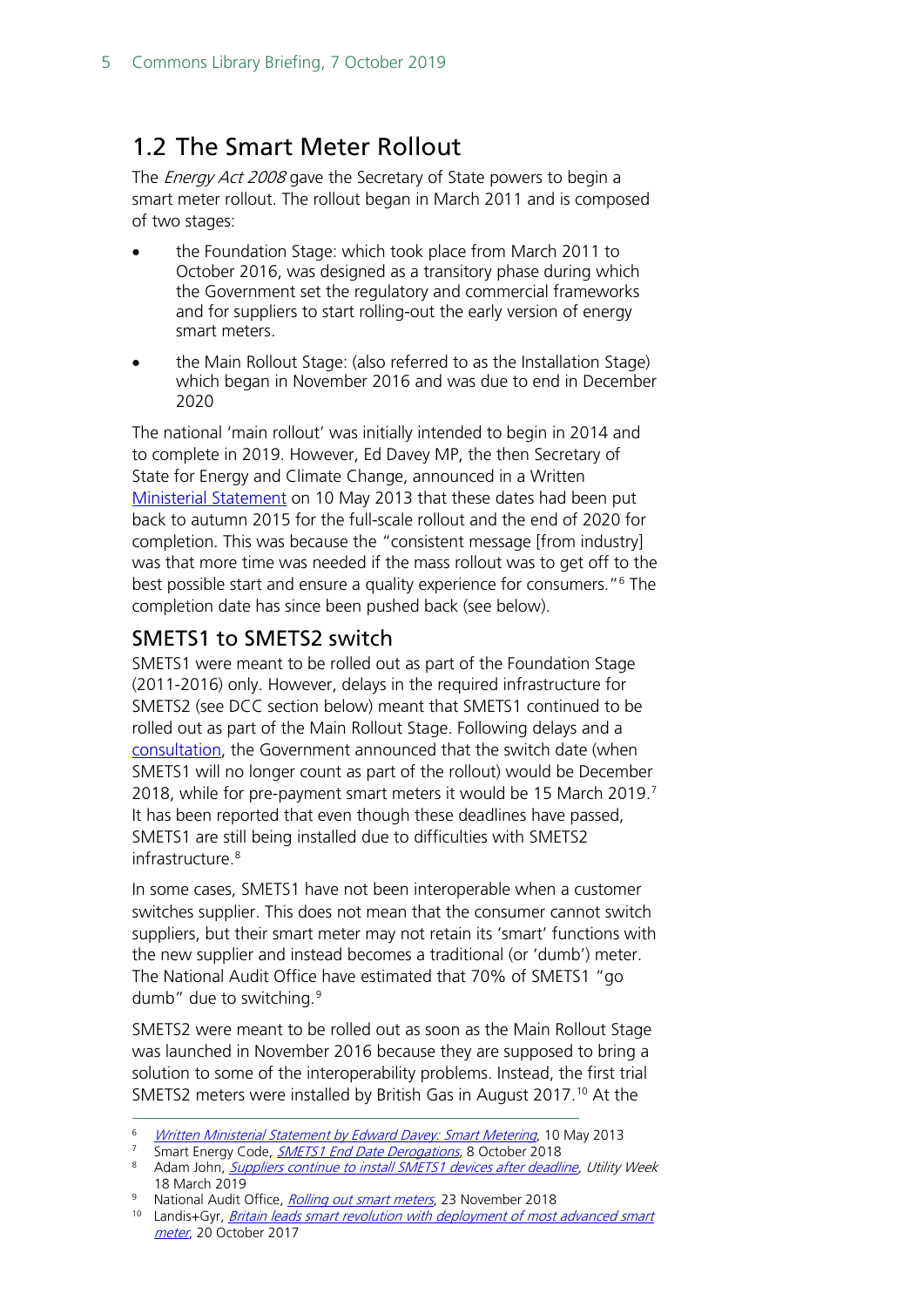time of writing, the [DCC webpage](https://www.smartdcc.co.uk/) said that over 2.2 million SMETS2 meters had been connected to the network.

### <span id="page-5-0"></span>The roll out completion date

The 2017 Conservative manifesto committed to *offering* as smart meter to all homes and small businesses by the end of 2020<sup>[11](#page-5-1)</sup> and energy suppliers have a legal requirement to "take all reasonable steps" to install smart meters by the same date. The latest Government data showed that by the end of June 2019 2018, 14.9 million smart and advanced meters were operating across homes and businesses, leaving the vast majority still to install.

The charts below show installation levels (to June 2018), and the amount required over the next two years if the Government committed to the 2020 deadline.<sup>[12](#page-5-2)</sup>



#### **Consultation on new 2024 completion date**

In September 2019, following delays to the rollout and widespread concern that by the end of 2020, in the words of the National Audit Office, "the number of smart meters installed […] will fall materially short of the Department's original ambitions,  $^{\prime\prime}$ <sup>[13](#page-5-3),[14,](#page-5-4)[15](#page-5-5)</sup> the Government published a consultation on **Smart meter policy framework post 2020**.

<span id="page-5-1"></span> <sup>11</sup> [The Conservative and Unionist Party Manifesto,](https://www.conservatives.com/manifesto) <sup>2017</sup>

<span id="page-5-2"></span> $12$  For more information on this issue, see the Library insight on [The smart meter roll](https://commonslibrary.parliament.uk/social-policy/housing/the-smart-meter-roll-out-will-the-2020-deadline-be-met%E2%80%AF%E2%80%AF/)[out: will the 2020 deadline be met?](https://commonslibrary.parliament.uk/social-policy/housing/the-smart-meter-roll-out-will-the-2020-deadline-be-met%E2%80%AF%E2%80%AF/)

<span id="page-5-3"></span><sup>&</sup>lt;sup>13</sup> National Audit Office, *[Rolling out smart meters](https://www.nao.org.uk/wp-content/uploads/2018/11/Rolling-out-smart-meters.pdf)*, 23 November 2018

<span id="page-5-4"></span><sup>14</sup> See also: Business, Energy and Industrial Strategy Committee, Oral evidence: Rolling out [smart meters,](http://data.parliament.uk/writtenevidence/committeeevidence.svc/evidencedocument/business-energy-and-industrial-strategy-committee/rolling-out-smart-meters/oral/94877.pdf) HC 1851, 9 January 2019

<span id="page-5-5"></span><sup>&</sup>lt;sup>15</sup> See also: CMA, Review of the Energy Market Investigation (Prepayment Charge [Restriction\) Order 2016,](https://assets.publishing.service.gov.uk/media/5d405962e5274a4016893bd0/Final_Decision_PPPC.pdf) 31 July 2019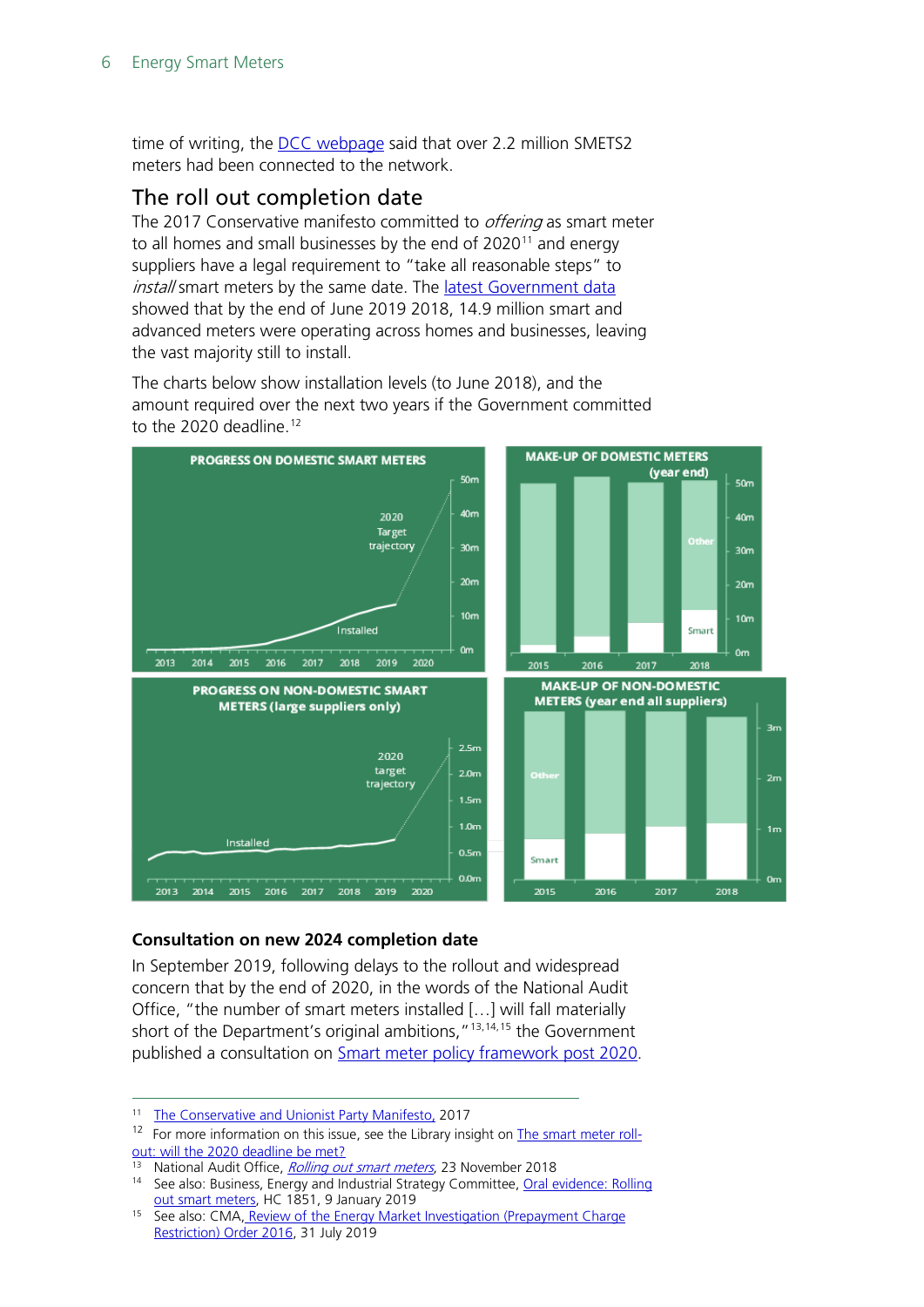The Government stated that they remain on track to offer a smart meter to every home and small business by the end of 2020. However, with reference to installations, it reported that forecasts suggested that by 2020, 30 million smart meters will be installed (i.e 23 million off the 53 million total metering points.) [16](#page-6-1)

The Government therefore proposed a post-2020 regulatory framework requiring energy suppliers to install smart meters to a minimum of 85% of their customers (leaving a 15% tolerance level for external factors) by the end of 2024. The new obligation would take effect from 1 January 2021. [17](#page-6-2)

The extension received a mixed response. The consumer group Citizens Advice called it "a commons sense move that is good news for customers" and said the new deadline allowed suppliers to fix technical problems and make sure customer service isn't sidelined.[18](#page-6-3) However the shadow BEIS Secretary Rebecca Long Bailey said the Government had "botched" delivery of the rollout.<sup>[19](#page-6-4)</sup>

#### <span id="page-6-0"></span>Data Communications Company (DCC)

The rollout and switch to SMETS2 has faced delays due in part to the development of the data communications infrastructure that the smart meters are intended to use.

Initially, energy suppliers installing smart meters each entered into their own private commercial arrangements to access communications networks. Many of these use mobile communications networks (for example, either directly with one provider or through a 'roaming' sim which accesses many networks). As such, there were cases where customers were told they could not have a smart meter as the relevant communications network accessed by that energy supplier was not sufficient. This led to the issue of poor mobile coverage impacting the availability of smart meters (see section 2.8).

In September [20](#page-6-5)13, the Government granted Smart DCC Ltd<sup>20</sup> (also known as the Data Communications Company or the DCC) a licence to establish and manage a new data and communications network to connect smart meters to energy suppliers and other intermediaries and authorised users. Smart DCC Ltd is a wholly owned subsidiary of Capita. The communications network is illustrated in the diagram below, produced by DCC.<sup>[21](#page-6-6)</sup>

<span id="page-6-1"></span><sup>&</sup>lt;sup>16</sup> The 53 million figure does not exactly equte to the number of homes and small businesses because some customers will have more than one metering point i.e for

<span id="page-6-2"></span>dual fuels.<br><sup>17</sup> BEIS, Delivering a smart system, Consultation on a Smart Meter Policy Framework [post 2020,](https://assets.publishing.service.gov.uk/government/uploads/system/uploads/attachment_data/file/831734/smart-meter-policy-framework-post-2020-consultation.pdf) September 2019

<span id="page-6-3"></span><sup>&</sup>lt;sup>18</sup> Citizens Advice, Smart meter rollout extension is "common-sense move", says [Citizens Advice,](https://www.citizensadvice.org.uk/about-us/how-citizens-advice-works/media/press-releases/smart-meter-rollout-extension-is-common-sense-move-says-citizens-advice/) 16 September 2019

<sup>19</sup> Labour, [Delayed smart meter rollout –](https://labour.org.uk/press/delayed-smart-meter-rollout-long-bailey-responds/) Long Bailey responds, 17 September 2019

<span id="page-6-5"></span><span id="page-6-4"></span><sup>&</sup>lt;sup>20</sup> Data Communications Company, [About DCC,](https://www.smartdcc.co.uk/about-dcc/) [accessed 3 April 2019]

<span id="page-6-6"></span><sup>&</sup>lt;sup>21</sup> DCC, *Factsheet – [Building a smart metering network for Great Britain](https://www.smartdcc.co.uk/media/338770/15574_building_a_smart_metering_network_v3.pdf)*, p.2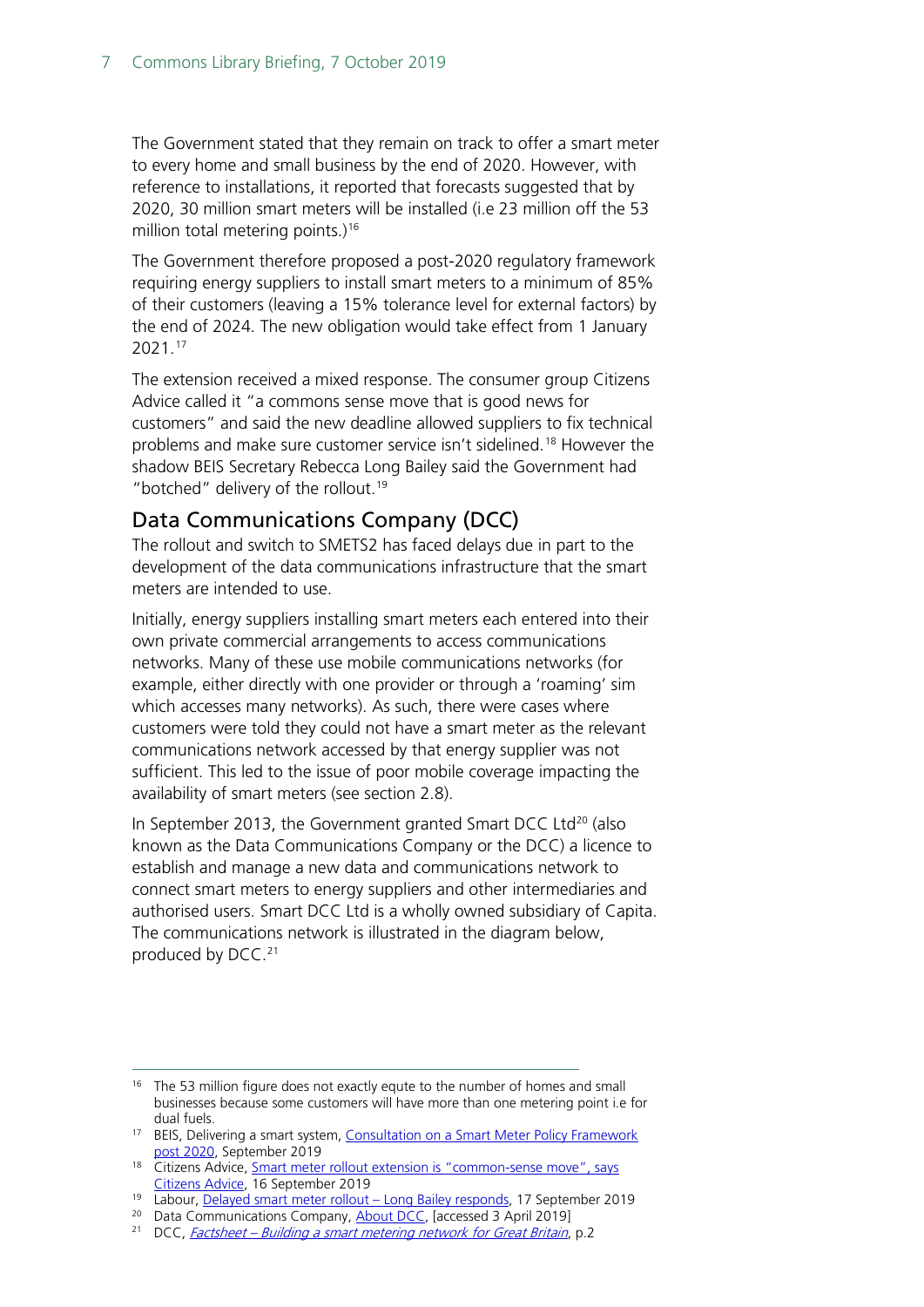![](_page_7_Figure_1.jpeg)

Following delays, the DCC 'went live' in November 2016, enabling the infrastructure to communicate with meters and allowing suppliers to begin to install SMETS2 meters. Eventually, the DCC will mean that energy suppliers will no longer need to procure their own data communications arrangements and coverage will not be linked or reliant to a consumer's mobile phone coverage.

The new communications network is known as wide area coverage or the Smart Meter Wide Area Network (SMWAN). DCC has announced that the SMWAN will be available in 99.50% of the North region and in 99.25% of the Central and South regions by 2020/21.<sup>[22](#page-7-1)</sup> Smart meters will all use the single, centralised SMWAN provided by DCC. For those remaining premises that fall outside of this remit, DCC is also looking at solutions to 'cost-effectively extend coverage' to them.<sup>[23](#page-7-2)</sup>

The Government's long-term intention is to have "all significant populations"[24](#page-7-3)[25](#page-7-4) of SMETS1 meters to be 'enrolled' into the DCC infrastructure. This should allow them to be interoperable when a customer switches supplier. In response to a PQ in October 2018, the Government said that all SMETS1 meters would be migrated to the DCC "by the end of 2020"[26](#page-7-5) and the DCC have said that migration will begin in 2019.<sup>[27](#page-7-6)</sup> However the National Audit Office have warned that "it is not certain that [the enrolment] will work as intended" as solutions are technically challenging and still being developed.<sup>[28](#page-7-7)</sup> This should allow them to be interoperable when a customer switches supplier. The [Government have consulted](https://www.gov.uk/government/consultations/enrolment-of-smets1-meter-cohorts-with-the-data-communications-company) on the business case for a possible enrolment.

### <span id="page-7-0"></span>1.3 Intended benefits of energy smart meters

The Government's 2019 cost-benefit analysis estimates that by 2034, the rollout of smart meters will have delivered just under £6 billion of

<span id="page-7-1"></span><sup>&</sup>lt;sup>22</sup> DCC, *Business Plan 2017/18-2020/21*, p.11

<span id="page-7-2"></span><sup>23</sup> Ibid.

<span id="page-7-3"></span><sup>24</sup> PQ 208764, [Energy: Meters,](https://www.parliament.uk/written-questions-answers-statements/written-question/commons/2019-01-15/208764) 21 January 2019

<span id="page-7-4"></span><sup>&</sup>lt;sup>25</sup> The [Government have so far consulted](https://assets.publishing.service.gov.uk/government/uploads/system/uploads/attachment_data/file/803966/smip-dcc-enrolment-govt-response.pdf) on requiring the DCC to enrol all types of SMETS 1 meter except the EDMI set, which comprises less than 1% of the remaining meters to be enrolled.<br><sup>26</sup> PQ 177371, [Energy: Meters,](https://www.parliament.uk/written-questions-answers-statements/written-question/commons/2018-10-09/177371) 9 October 2018

<span id="page-7-6"></span><span id="page-7-5"></span><sup>&</sup>lt;sup>27</sup> DCC, [Update on SMETS1 enrolment and adoption,](https://www.smartdcc.co.uk/news-and-insights/news/update-on-smets1-enrolment-and-adoption/) 5 March 2019

<span id="page-7-7"></span><sup>&</sup>lt;sup>28</sup> National Audit Office, [Rolling out smart meters,](https://www.nao.org.uk/wp-content/uploads/2018/11/Rolling-out-smart-meters.pdf) 23 November 2018, p.13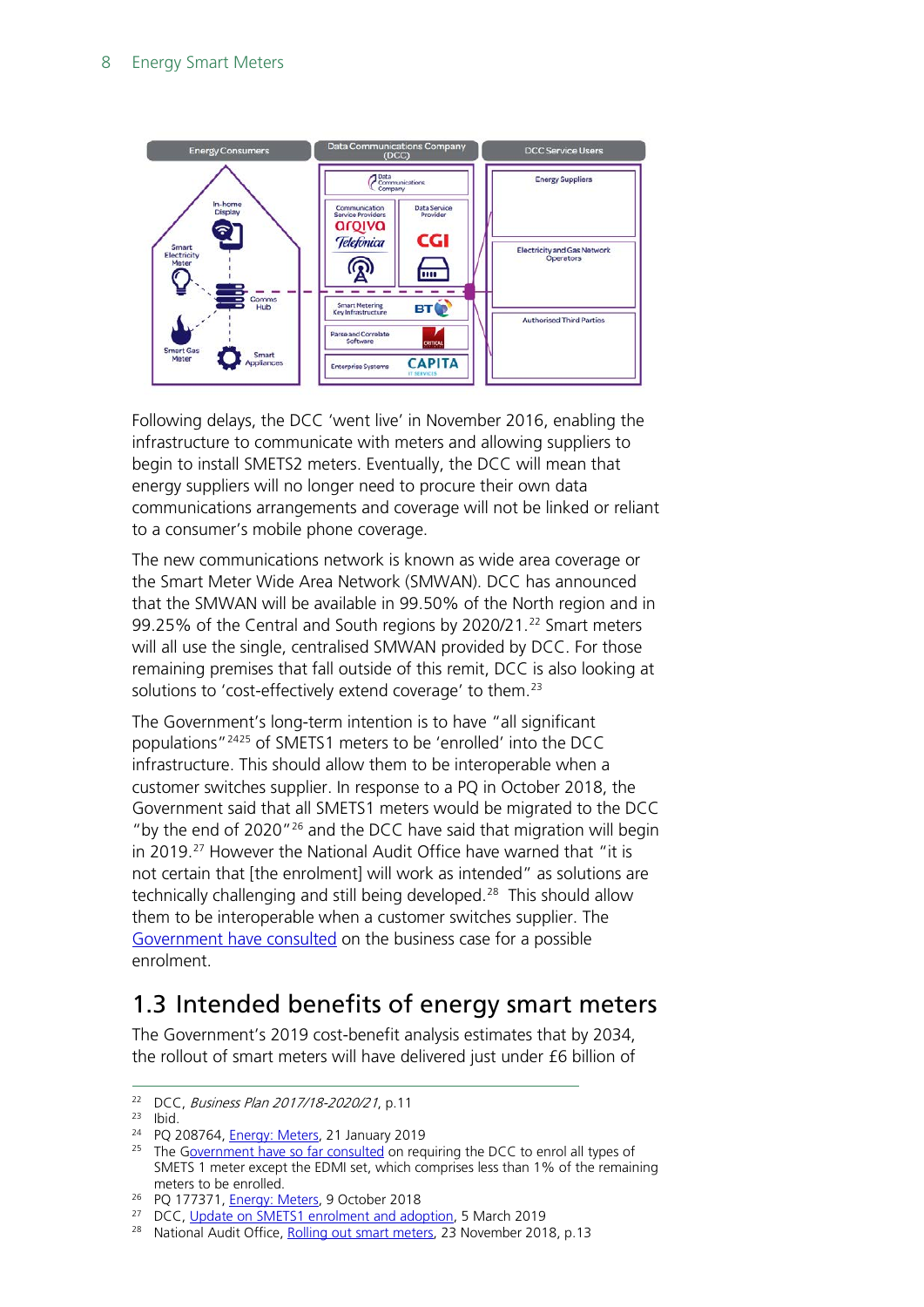net benefits to consumers, energy suppliers and networks, made up of £19.5 billion of benefits offset by approximately £13.5 billion of costs. The majority of the benefits are savings for suppliers (41% such as for avoided site visits and customer issues) and customer energy and time savings (total 39%) and there will also be savings from network benefits (2%), reduced greenhouse gas emission benefits (8%), and an air quality impact (2%).

#### <span id="page-8-0"></span>Benefits for consumers<sup>[29](#page-8-1)</sup>

Energy smart meters with an in-home display give consumers information about their energy consumption. The aim is that with this, customers can take "informed decisions to reduce consumption and thereby bills and  $CO<sub>2</sub>$  emissions".<sup>[30](#page-8-2)</sup>

Various research studies have been conducted about the extent to which in-home displays reduce energy consumption.<sup>[31](#page-8-3)</sup> In the UK, the Government's 2011 Energy Demand Research Project<sup>[32](#page-8-4)</sup> (based on large scale pre-roll out trials by energy suppliers), and the 2015 Early Learning Project<sup>[33](#page-8-5)</sup> (based on early stage rollout consumption data and qualitative research) predicted energy savings of around 3%. BEIS has collected and reviewed evidence from energy suppliers, finding that consumption reductions are being achieved and sustained in line with the programme's original expectations, resulting in an assumed demand reduction per household of 3% for electricity and 2.2% for gas (credit, 0.5% for gas prepayment).  $34$ 

Previously, meters had to be manually read, and customers would receive estimated bills. Smart meters can provide half-hourly data, meaning customers should benefit from more accurate billing and avoiding meter reading visits. Similarly, half-hourly data can help the energy system become smarter and more flexible by supporting a more accurate settlement process. [Settlement](https://www.ofgem.gov.uk/electricity/retail-market/market-review-and-reform/smarter-markets-programme/electricity-settlement-reform) refers to reconciling the difference between the electricity purchased by suppliers from generators based on what they expect their customers to consume, and what their customers actually consume. Electricity is purchased by suppliers in half-hourly periods, but consumption for most customers is not settled half-hourly, instead based on their own meter readings.

Until recently, under Ofgem's smart metering Data Access and Privacy Framework (DAPF) domestic customers had to opt-in to sharing their half-hourly consumption data, and micro-business customers have the

<span id="page-8-1"></span><sup>&</sup>lt;sup>29</sup> It is important to note that currently, due to the variety of smart meters available (i.e. SMETS1 and SMETS2, and different options from different suppliers), not all smart meters have the capacity to offer all the benefits.<br><sup>30</sup> DECC, <u>Domestic Sector Impact Assessment,</u> April 2012<br><sup>31</sup> For example see European Smart Metering Industry Group, <u>The role of data for</u>

<span id="page-8-3"></span><span id="page-8-2"></span>

[consumer centric energy markets and solutions,](https://esmig.eu/resource/report-role-data-consumer-centric-energy) 8 January 2019, and Meijer, Straub, & Mlecnik, [Impact of Home Energy Monitoring and Management Systems \(HEMS\):](https://www.google.com/url?sa=t&rct=j&q=&esrc=s&source=web&cd=1&ved=2ahUKEwjG8pvQ7qHeAhWjsqQKHbhwDHoQFjAAegQICRAC&url=https%3A%2F%2Frepository.tudelft.nl%2Fislandora%2Fobject%2Fuuid%3Ab2813bfa-cf6e-46f3-8373-4e8fc68fe913%2Fdatastream%2FOBJ%2Fdownload&usg=AOvVaw1DEoDx9FUh48H7iK3qj95e)  [Triple-A: Stimulating the Adoption of low-carbon technologies by homeowners](https://www.google.com/url?sa=t&rct=j&q=&esrc=s&source=web&cd=1&ved=2ahUKEwjG8pvQ7qHeAhWjsqQKHbhwDHoQFjAAegQICRAC&url=https%3A%2F%2Frepository.tudelft.nl%2Fislandora%2Fobject%2Fuuid%3Ab2813bfa-cf6e-46f3-8373-4e8fc68fe913%2Fdatastream%2FOBJ%2Fdownload&usg=AOvVaw1DEoDx9FUh48H7iK3qj95e)  [through increased Awareness and easy Access D2.1.1. Report on impact of HEMS,](https://www.google.com/url?sa=t&rct=j&q=&esrc=s&source=web&cd=1&ved=2ahUKEwjG8pvQ7qHeAhWjsqQKHbhwDHoQFjAAegQICRAC&url=https%3A%2F%2Frepository.tudelft.nl%2Fislandora%2Fobject%2Fuuid%3Ab2813bfa-cf6e-46f3-8373-4e8fc68fe913%2Fdatastream%2FOBJ%2Fdownload&usg=AOvVaw1DEoDx9FUh48H7iK3qj95e) Delft University of Technology, 2018

<span id="page-8-4"></span><sup>&</sup>lt;sup>32</sup> Ofgem[, Energy Demand Research Project Final Analysis,](https://www.ofgem.gov.uk/publications-and-updates/energy-demand-research-project-final-analysis) 23 June 2011

<span id="page-8-5"></span><sup>33</sup> Gov.uk, [Smart Metering Early Learning Project and Small-Scale Behaviour Trials,](https://www.gov.uk/government/publications/smart-metering-early-learning-project-and-small-scale-behaviour-trials) 2 March 2015

<span id="page-8-6"></span><sup>34</sup> BEIS, [Smart meter roll-out Cost Benefit Analysis 2019,](https://assets.publishing.service.gov.uk/government/uploads/system/uploads/attachment_data/file/831716/smart-meter-roll-out-cost-benefit-analysis-2019.pdf) September 2019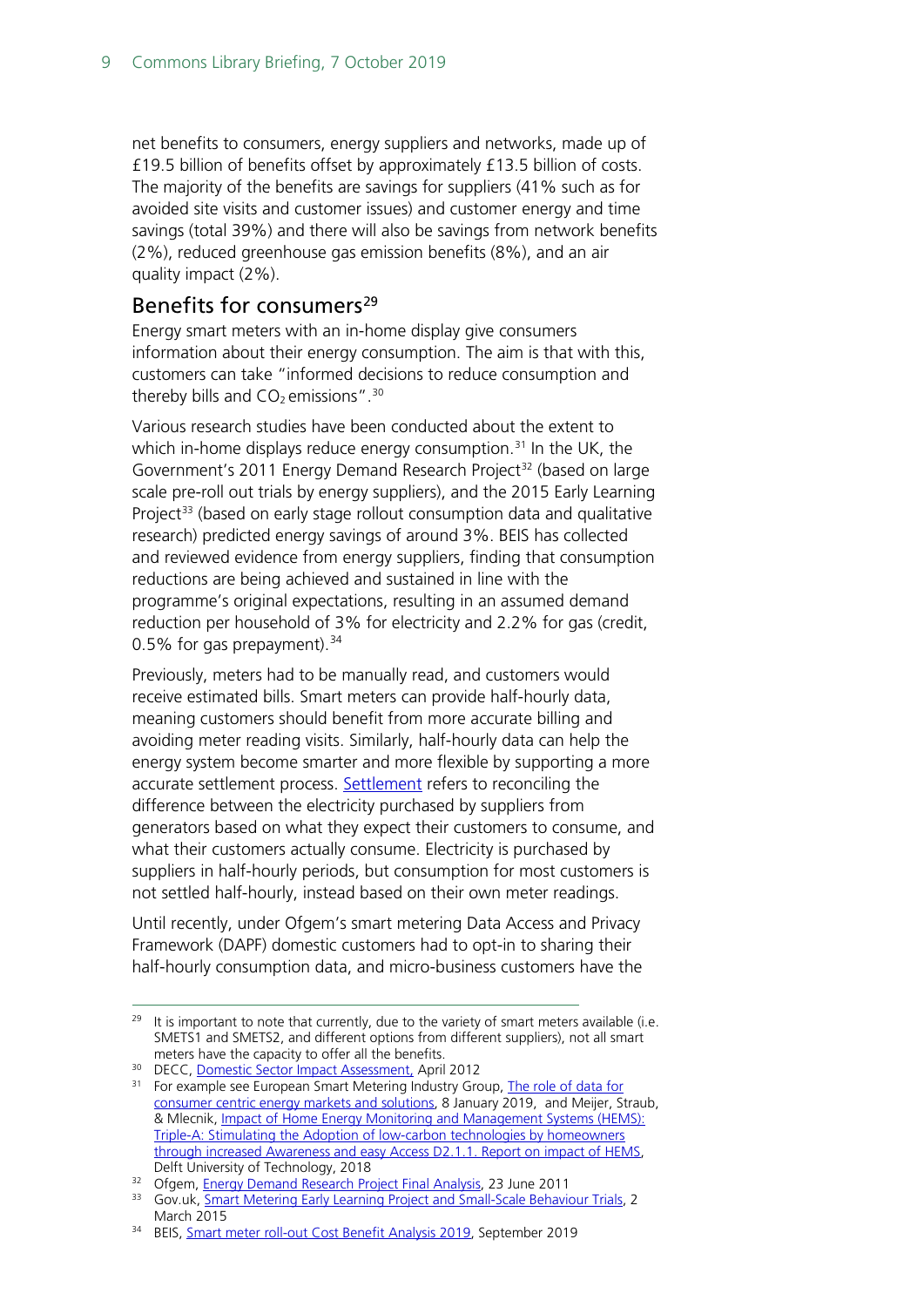option to opt-out. In June 2019, following a consultation on half-hourly metering for settlement purposes, Ofgem decided that though the rules for existing customers would remain unchanged, when switching suppliers, domestic customers will move from an opt-in for half-hourly metering to an opt-out, and microbusiness customers would no longer be able to opt-out.<sup>[35](#page-9-1)</sup> This change only relates to data access for settlement purposes; for all other purposes the current data access rules will continue to apply.

Half-hourly metering can also lead to new time-of-use rewards. The price of electricity varies throughout the day as demand and supply vary. Energy tariffs can capture the variation in demand and therefore the cost of energy; allowing consumers to be rewarded for using electricity at times when there is less demand. [36](#page-9-2) Time of use tariffs have existed in terms on Economy 7 and Economy 10 which reward customers for using energy at night or at prescribed "low peak" periods, but smart time of use tariffs, which respond to the unique daily variations in prices, were first introduced in the UK in January 2017.

This change could be aided by smart appliances that do not need to operate at a particular time and so can choose to operate when energy is cheapest, for example washing machines running overnight (though there are some safety issues to consider.) There is potential for smart meters to catalyse the growth of new products and services such as smart appliances and home batteries which could turn on or off in response to energy tariff price information. This could mean that consumers become active in the network by providing energy or demand side response services to balance the grid.

Smart meters should eventually also make it easier for customers to switch energy supplier, which some argue could lead to a more competitive market with lower tariffs.[37](#page-9-3)

Critics argue that the precited savings are inflated and as the cost of the rollout is rising, consumers are seeing reduced net benefits.<sup>[38](#page-9-4)</sup>

### <span id="page-9-0"></span>Benefits for suppliers

Suppliers benefit from smart meters by avoiding site visits for example to check meters. The more accurate data should also reduce enquiries and customer service overheads, and reduce debt management needs.

Suppliers also benefit from remotely managing customers, for example in terms of switching to pre-payment meters, and disconnecting customers, though existing protections for these customers will remain in place. In a competitive market, a proportion of savings experienced by suppliers may also be expected to pass on to consumers.

<span id="page-9-4"></span>38 British Infrastructure Group[, Not so smart,](http://www.britishinfrastructuregroup.uk/wp-content/uploads/2018/07/BIG-Not-So-Smart-Full-Report.pdf) July 2018

<span id="page-9-1"></span><sup>&</sup>lt;sup>35</sup> Ofgem[, Decision for access to half-hourly electricity data for settlement purposes,](https://www.ofgem.gov.uk/publications-and-updates/decision-access-half-hourly-electricity-data-settlement-purposes) 25 June 2019

<span id="page-9-2"></span><sup>&</sup>lt;sup>36</sup> Written evidence submitted by the Department of Energy and Climate Change (DECC), **[SME0031](http://data.parliament.uk/writtenevidence/committeeevidence.svc/evidencedocument/science-and-technology-committee/smart-meters/written/32093.pdf)**, 26 April 2016

<span id="page-9-3"></span><sup>&</sup>lt;sup>37</sup> Commons Library, [The Domestic Gas and Electricity \(Tariff Cap\) Act,](https://researchbriefings.parliament.uk/ResearchBriefing/Summary/CBP-8242#fullreport) 17 August 2018, Section 6 – Smart Meters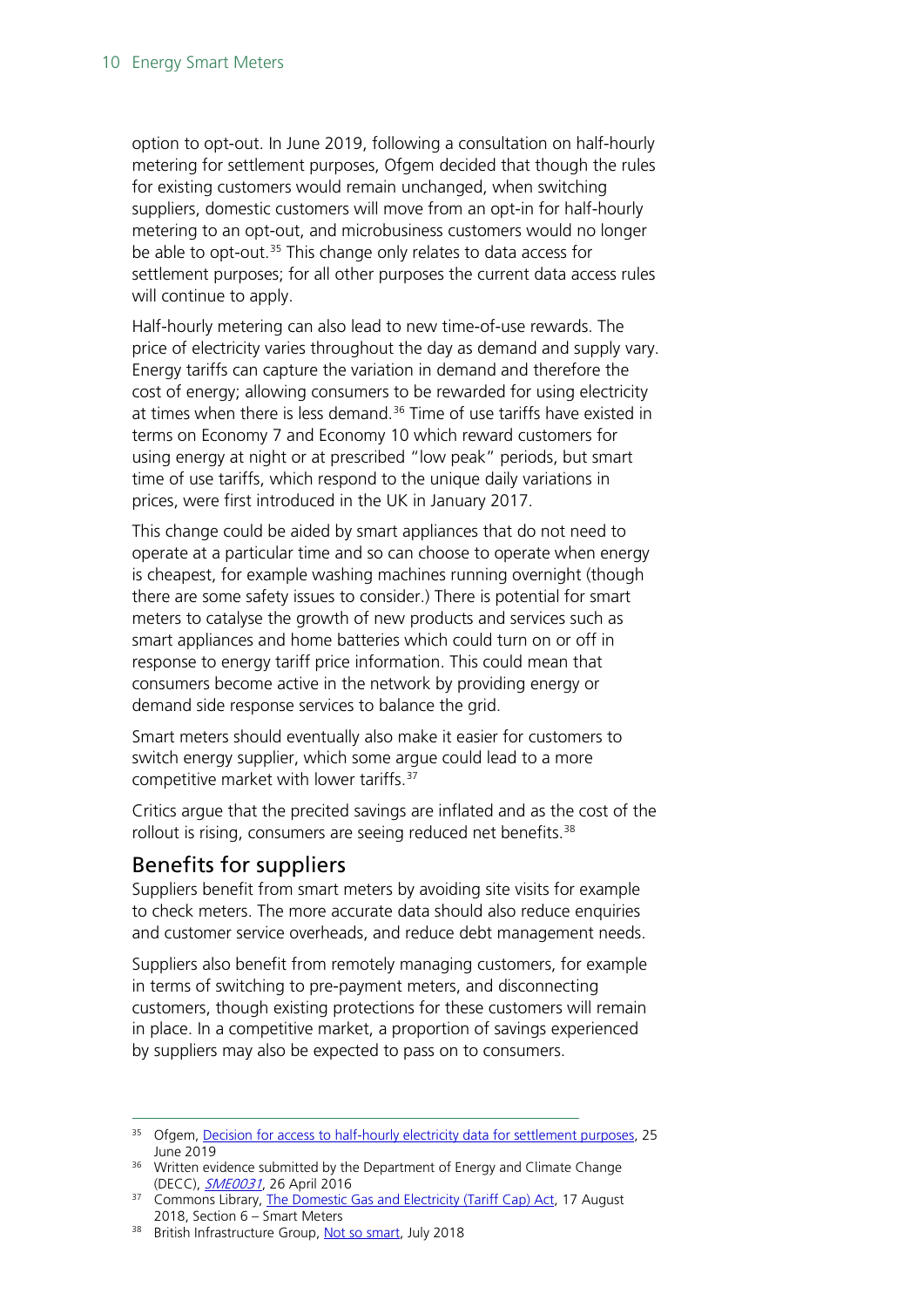#### <span id="page-10-0"></span>Benefits for networks and smart appliances

As described above, the half-hourly metering that smart meters can provide benefits network operators as well as consumers. National Grid as the network operator must ensure supply meets demand on a second by second basis, including through the daily range of peaks and troughs. The real-time data supplied by smart meters not only makes predicting demand easier, but it also allows consumers to reduce energy demand and pressures on the grid at peak demand times, especially when combined with time-of-use tariffs. [39](#page-10-2) This form of 'demand side response' using smart meters can lessen demand peaks and make it easier to balance the grid, and reduce the amount of electricity generation capacity required.

In future, these changes could help contribute to a 'smart grid' that is more efficient.<sup>[40](#page-10-3)</sup> Consumers have the potential to be more active in a smart grid, with domestic renewables, battery storage, electric cars, and smart appliances, working to balance the grid by consuming and providing energy when it is most convenient.

### <span id="page-10-1"></span>1.4 Consumer engagement and Smart Energy GB

In 2013, following a consultation on engaging consumers, $41$  the then Department of Energy and Climate Change established **Smart Energy** [GB](https://www.smartenergygb.org/en/about-us/about-smart-energy-gb) to engage customers. Since it was created, it has run information campaigns on the rollout and has a website where consumers can find information on how the policy will affect them. The website also contains information on how to save energy and feedback from smart meter users.

Smart Energy GB's 2019 Smart Energy Outlook combined data from an online survey conducted by Populus and found:

- 98% of people in GB are aware of smart meters
- 39% would like to get a smart meter in the next six months (of those who haven't already upgraded to a smart meter)
- 65% of people with smart meters are more conscious of their energy use
- 79% of people with smart meters have a better idea of their energy costs
- 66% of people with smart meters would recommend them to others<sup>[42](#page-10-5)</sup>

<span id="page-10-2"></span><sup>&</sup>lt;sup>39</sup> Written evidence submitted by the Department of Energy and Climate Change (DECC), **[SME0031](http://data.parliament.uk/writtenevidence/committeeevidence.svc/evidencedocument/science-and-technology-committee/smart-meters/written/32093.pdf)**, 26 April 2016<br><sup>40</sup> For more information, see the Library briefing paper on **Electricity grids**.

<span id="page-10-4"></span><span id="page-10-3"></span><sup>&</sup>lt;sup>41</sup> DECC, Government Response to the Consultation on the Consumer Engagement [Strategy,](https://www.gov.uk/government/uploads/system/uploads/attachment_data/file/43042/7224-gov-resp-sm-consumer-engagement.pdfhttps:/www.gov.uk/government/uploads/system/uploads/attachment_data/file/43042/7224-gov-resp-sm-consumer-engagement.pdf) December 2012

<span id="page-10-5"></span><sup>42</sup> [Smart Energy Outlook,](https://www.google.com/url?sa=t&rct=j&q=&esrc=s&source=web&cd=2&ved=2ahUKEwixwuiL-dzkAhUCsKQKHWKTDlAQFjABegQICxAE&url=https%3A%2F%2Fwww.smartenergygb.org%2Fen%2F-%2Fmedia%2FSmartEnergy%2Fessential-documents%2Fessential-documents%2Fenglish%2FOutlook_March-19_English-FINAL-Version.ashx&usg=AOvVaw3z2RmrfAC-CEF4YKHVReU7) Smart Energy GB, March 2018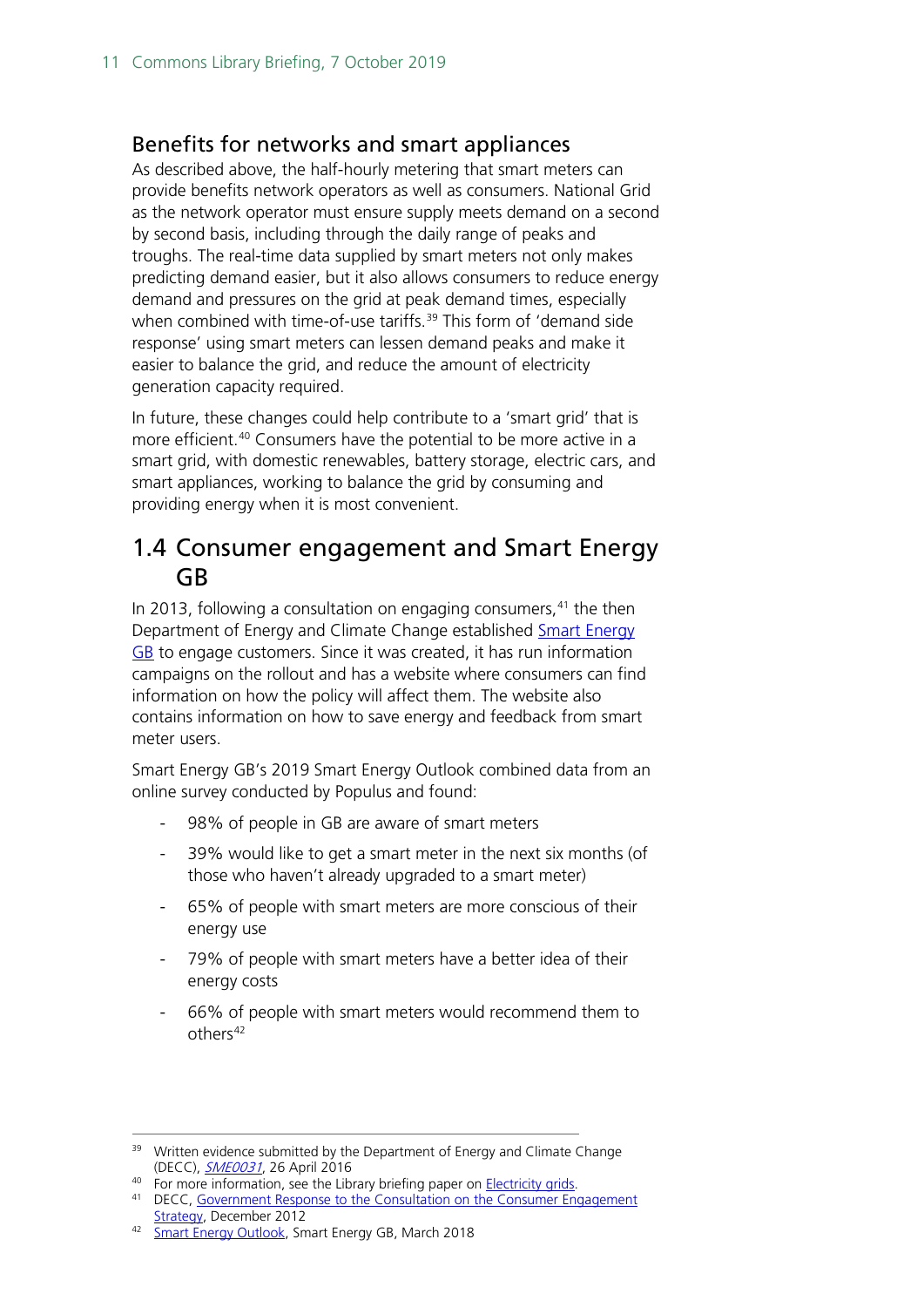## <span id="page-11-0"></span>2. Consumer concerns and questions

### <span id="page-11-1"></span>2.1 Are energy smart meters mandatory?

**Energy smart meters are not mandatory** – there is "no legal obligation on individuals to have one."<sup>[43](#page-11-3)</sup>

The 2017 Conservative Manifesto stated that "smart meters will be **offered** to every household and business by the end of 2020".<sup>[44](#page-11-4)</sup>

Supplier licence conditions require them at present to "take all reasonable steps to ensure that a [Smart Meter] is installed" in every premises where they supply electricity.[45](#page-11-5)

The reference to "reasonable steps" is open to interpretation. There has been some criticism that certain suppliers are reportedly using unfair methods to install smart meters.<sup>[46](#page-11-6)</sup> It is important to note that old meters may need replacing for general reasons such as safety or inaccuracy of measurement issues. It is also possible that a customer will not be able to access the best value tariffs if they do not have a smart meter.<sup>[47](#page-11-7)</sup>

The Government's Post-2020 Smart Meter Policy Framework Consultation suggests replacing the "all reasonable steps" requirement with a total "market wide" supplier obligation. However, this does not mean that post-2020 roll out of smart meters will be mandatory as the consultation also refers to new consumer engagement activities that will be needed "to encourage and support customers to accept smart meters"[.48](#page-11-8)

### <span id="page-11-2"></span>2.2 Can a customer request an energy smart meter?

The obligation to rollout smart meters is supplier-led. This means that energy suppliers are free to plan the rollout in a way that suits their business and the needs of their customers, as long as they meet the overarching obligation.

For consumers who do want an energy smart meter, they can either wait for their energy supplier to contact them and make an offer to them, or they can proactively get in touch with their supplier to get one. However, householders who request an energy smart meter before the energy supplier makes them an offer should be aware that energy suppliers do not have to immediately meet the request.<sup>[49](#page-11-9)</sup>

<span id="page-11-3"></span><sup>43</sup> BEIS, Guidance – [Smart meters: a guide,](https://www.gov.uk/guidance/smart-meters-how-they-work) 4 January 2018

<span id="page-11-4"></span><sup>44</sup> [The Conservative and Unionist Party Manifesto,](https://www.conservatives.com/manifesto) 2017

<span id="page-11-5"></span><sup>&</sup>lt;sup>45</sup> Ofgem, **Standard conditions of electricity supply licence**, 19 July 2018

<span id="page-11-6"></span><sup>46</sup> Which[? Do you feel under pressure to get a smart meter?](https://www.which.co.uk/news/2018/02/do-you-feel-under-pressure-to-get-a-smart-meter/) 26 February 2018

<span id="page-11-7"></span><sup>47</sup> Ofgem, **Smart meters: Your rights** [accessed 3 April 2019]

<span id="page-11-8"></span><sup>48</sup> BEIS, Delivering a smart system. Consultation on a Smart Meter Policy Framework [post 2020,](https://assets.publishing.service.gov.uk/government/uploads/system/uploads/attachment_data/file/831734/smart-meter-policy-framework-post-2020-consultation.pdf) September 2019

<span id="page-11-9"></span><sup>&</sup>lt;sup>49</sup> Citizens Advice, [Getting a smart meter installed](https://www.citizensadvice.org.uk/consumer/energy/energy-supply/your-energy-meter/getting-a-smart-meter-installed/) [accessed 3 April 2019]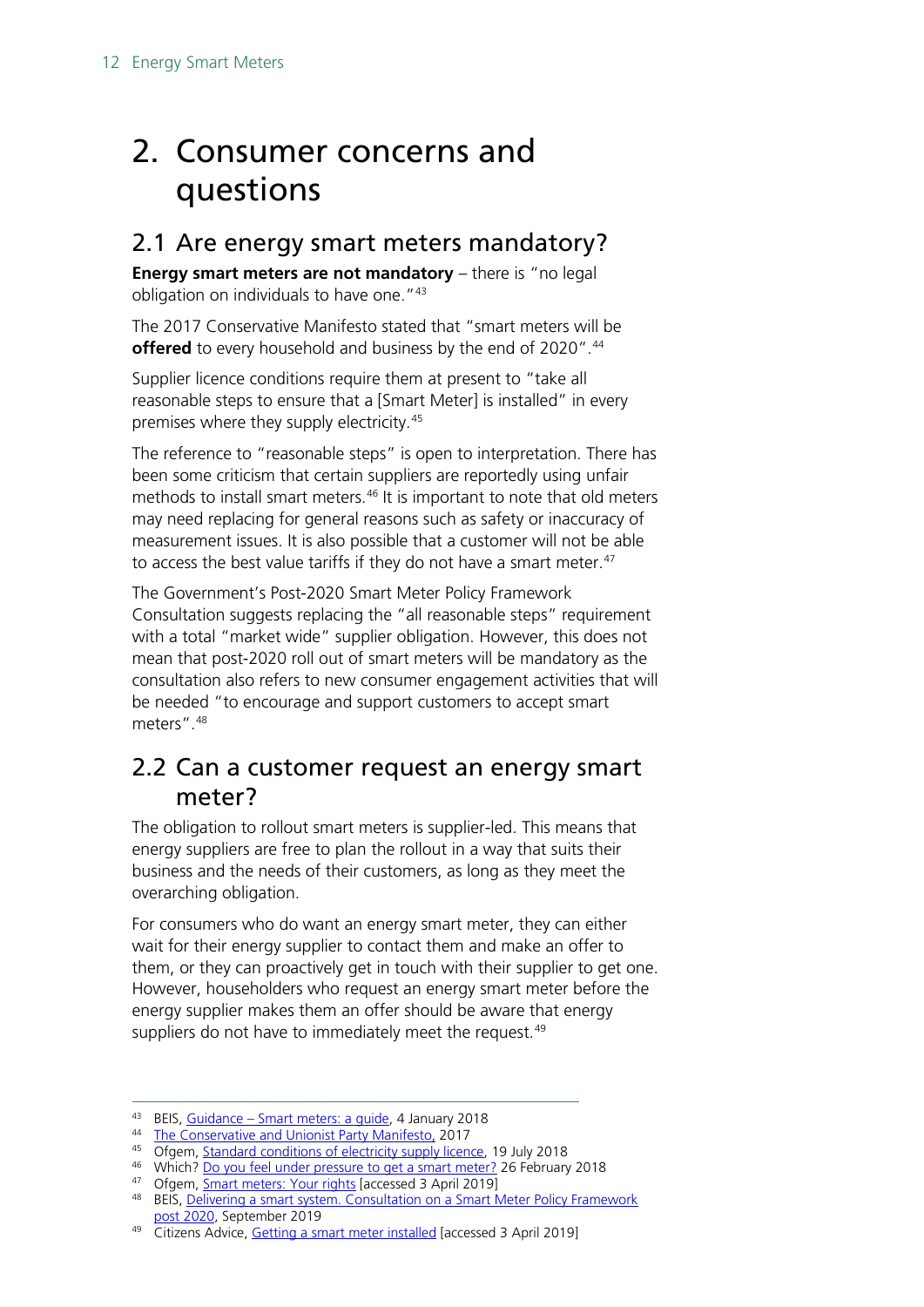### <span id="page-12-0"></span>2.3 Recovery of installation costs by suppliers

The costs of the smart meter rollout are not paid by individuals, but are instead passed on to all consumer bills.

Suppliers cannot levy upfront costs for a **standard** smart meter installation. However, if a consumer requests **specific** installation work like a different location for the meter or anything different from the standard installation offer, suppliers may request that the customer incur the cost for the work. This can only be done under restricted circumstances and must be communicated clearly to the consumer before any work starts.<sup>[50](#page-12-3)</sup>

### <span id="page-12-1"></span>2.4 Installation visit, entry rights and doorstop selling

There have been concerns about unwelcome sales activities at the point of installation and about upfront or one-off charging for smart metering equipment.<sup>[51](#page-12-4)</sup>

Following a consultation, new licence conditions entered into force on 30 November 2012. They enabled suppliers to provide written marketing material or discuss generic approaches to improving energy efficiency. However, suppliers may only carry out face-to-face marketing discussions about specific products or services with the prior consent of the customer, unless that product or service is free. No sales may be completed at the visit.<sup>52</sup>

The licence conditions under which energy suppliers operate also required them to develop the *[Smart Meter Installation Code of Practice](http://www.smicop.co.uk/SitePages/Home.aspx)* which came into force on 1 June 2013 and regulates how suppliers should behave when they install smart meters.

## <span id="page-12-2"></span>2.5 Data protection and privacy

Under data protection law, data is "personal data" when it can be used to identify a "living individual" or lifestyle. A smart metering Data Access and Privacy Framework (DAPF) was included into supplier license conditions in 2013. The framework covers access to domestic and microbusiness consumers' energy consumption data. Under the existing DAPF, energy suppliers require consent from domestic consumers to access their half hourly electricity consumption data and must give microbusiness customersthe opportunity to opt-out.

In 2018, Ofgem consulted on changing this framework to increase access to data to make the electricity system more efficient, whilst also safeguarding consumer privacy. As discussed in Section 1.3 above, Ofgem has decided that for settlement purposes, though the rules for existing customers would remain unchanged, when switching suppliers,

<span id="page-12-3"></span> <sup>50</sup> [Smart Metering Installation Code of Practice Section A: The Code of Practice](http://www.smicop.co.uk/SitePages/Home.aspx), Version 4.0, footnote 15, p.20

<span id="page-12-4"></span><sup>51</sup> Ofgem & DECC, Smart metering implementation programme, [Supporting document](https://www.gov.uk/government/uploads/system/uploads/attachment_data/file/42735/1479-rollout-strategy-smart-metering.pdf)  2 of 5 30, March 2011<br><sup>52</sup> BEIS, Guidance – [Smart meters: a guide](https://www.gov.uk/guidance/smart-meters-how-they-work)

<span id="page-12-5"></span>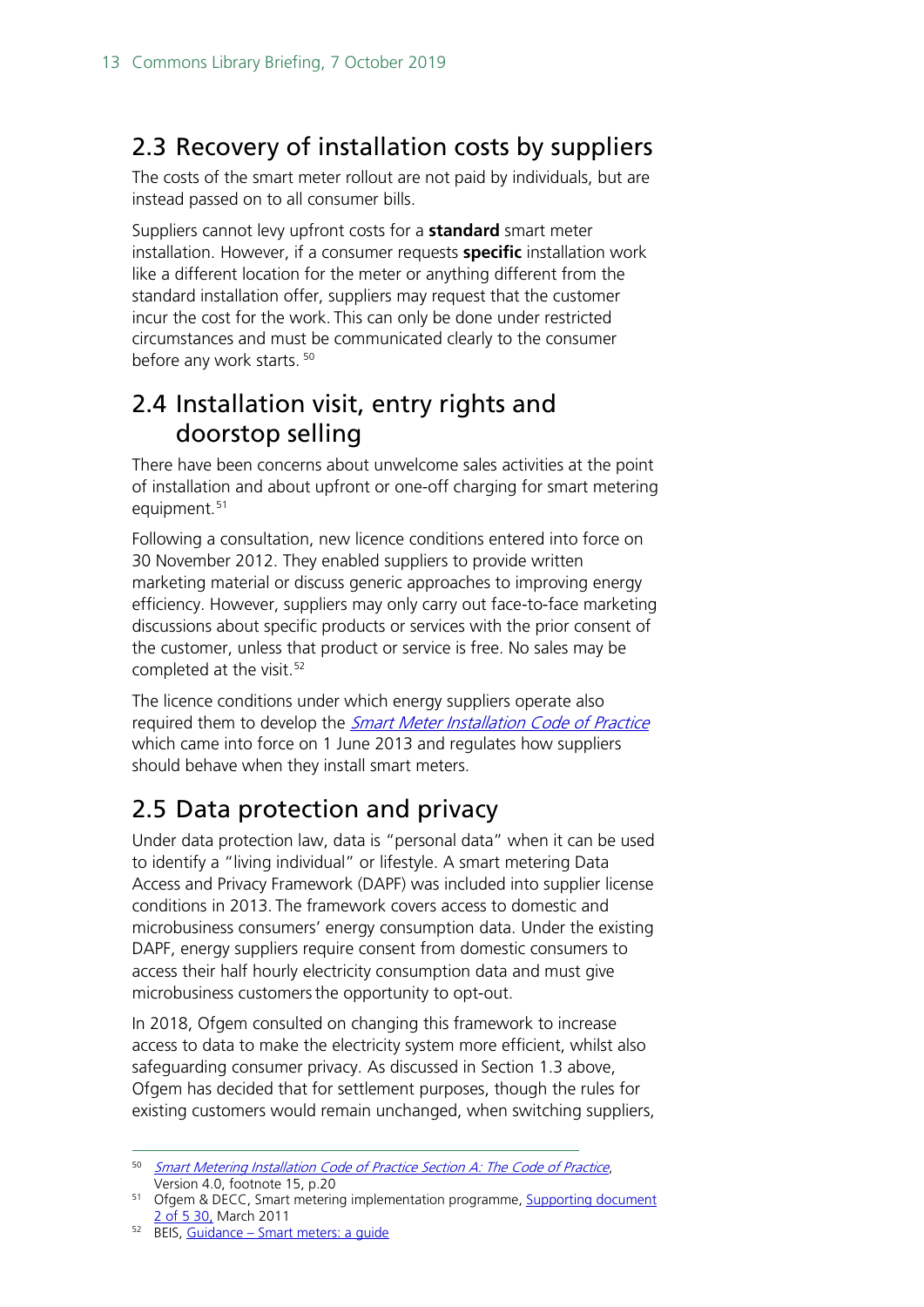domestic customers will move from an opt-in for half hourly metering to an opt-out, and microbusiness customers would no longer be able to opt-out.[53](#page-13-1)

The industry body Energy UK, its members and Consumer Futures have produced a *[Data Guide for Smart Meters](http://www.energy-uk.org.uk/policy/smart-meters.html)* outlining key information for consumers about their rights and choices.

### <span id="page-13-0"></span>2.6 Energy smart meters and health

Concerns have been expressed that exposure to electromagnetic fields emitted from smart meters may have health impacts.

Public Health England (PHE), an executive agency to the Department of Health, acts as an independent advisor to Government on the health aspects of radio waves from smart meters. PHE has produced guidance on [Smart meters: radio waves and health](https://www.gov.uk/government/publications/smart-meters-radio-waves-and-health/smart-meters-radio-waves-and-health) (last updated June 2017). This states that the evidence to date suggests that exposure to radio waves from smart meters do not pose a risk to health:

Smart meters use radio waves to allow remote readings to be taken from gas and electricity meters. They are expected to replace the existing meters in people's homes over the next few years.

The evidence to date suggests exposures to the radio waves produced by smart meters do not pose a risk to health.

Assessments made in other countries that use smart meters have found exposures that are low in relation to internationally agreed guidelines.

Public Health England (PHE) has been carrying out an extensive programme of research to assess exposures from the devices as the technology is rolled out. The first set of results, involving laboratory measurements of the Home Area Network radio signals, are now published in the peer reviewed journal of [Bioelectromagnetics.](http://onlinelibrary.wiley.com/doi/10.1002/bem.22044/abstract)

A selection of smart meter devices available in Great Britain were assessed during normal operation under controlled laboratory conditions.

The results confirm PHE's existing advice that exposure to radio waves from smart meters is well below the guidelines set by the International Commission on Non-Ionizing Radiation Protection (ICNIRP).

The study also concluded that exposure to the radio waves produced by smart meters is likely to be much lower than that from other everyday devices such as mobile phones and Wi-Fi equipment.

PHE considers exposure to radio waves does not provide a basis to decline having a smart meter.<sup>[54](#page-13-2)</sup>

PHE also reports that it is committed to reviewing new scientific evidence in this area, and publishing updates as necessary.

<span id="page-13-1"></span><sup>&</sup>lt;sup>53</sup> Ofgem[, Decision for access to half-hourly electricity data for settlement purposes,](https://www.ofgem.gov.uk/publications-and-updates/decision-access-half-hourly-electricity-data-settlement-purposes) 25 June 2019

<span id="page-13-2"></span><sup>54</sup> PHE, [Guidance, Smart meters: radio waves and health,](https://www.gov.uk/government/publications/smart-meters-radio-waves-and-health/smart-meters-radio-waves-and-health) Last updated June 2017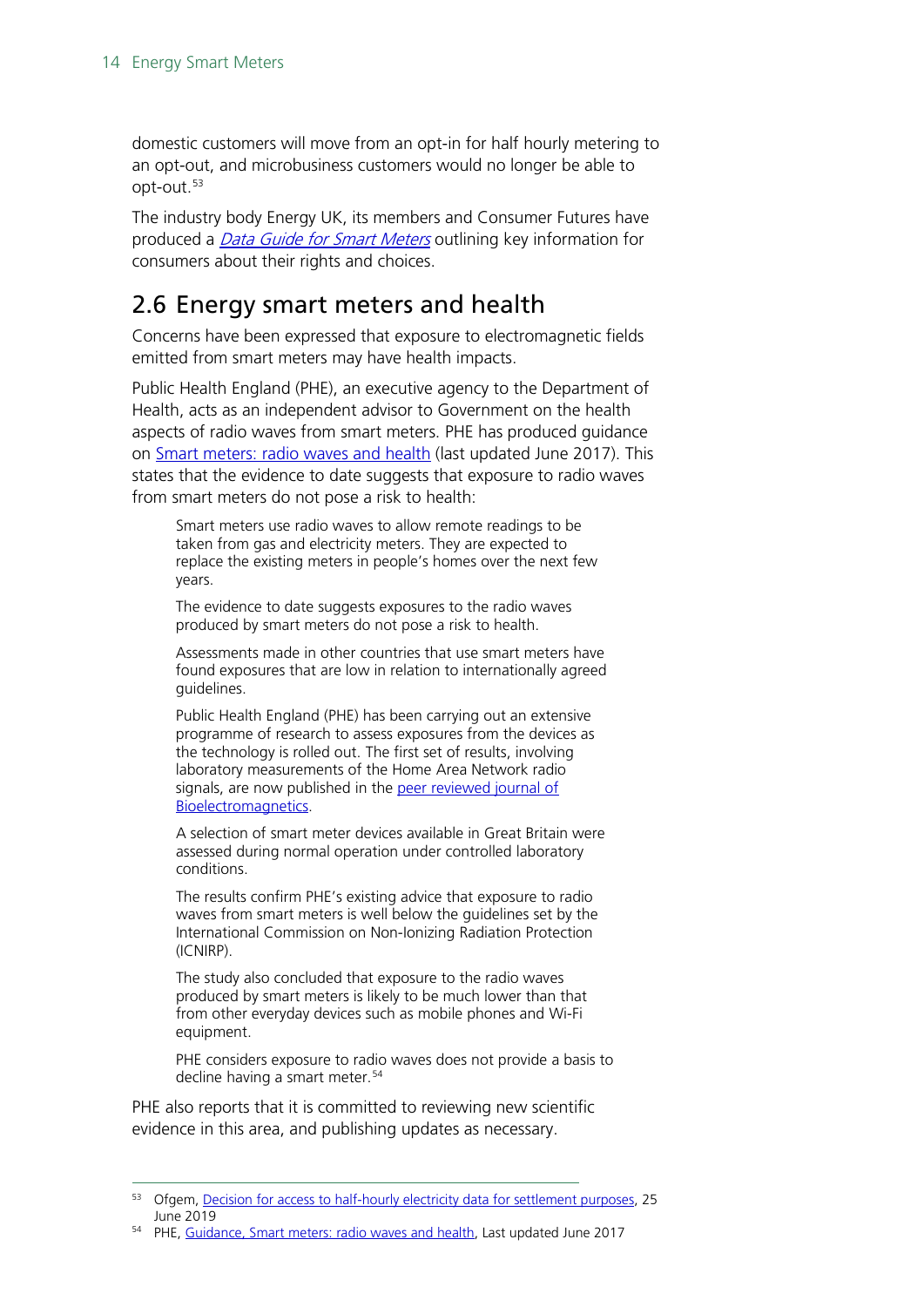### <span id="page-14-0"></span>2.7 Vulnerable and prepayment customers

The Public Accounts Committee have previously raised concerns about the ease of disconnecting customers with smart meters and the risk that benefits would accrue more to supply companies than to vulnerable customers and those on prepayment meters.

In September 2011, Ofgem introduced new licence conditions for suppliers as part of its Smart Metering - Consumer Protections Package which ensure that: [55](#page-14-2)

- Rules around pre-payment and disconnection apply to remote switching and remote disconnection.
- Suppliers are prohibited from disconnecting customers of pensionable age who live alone or with others of pensionable age or under the age of 18 during winter.
- They take all reasonable steps to avoid disconnecting other customers of pensionable age or customers who are disabled, chronically ill or otherwise vulnerable.
- They offer consumers pre-payment meters before they disconnect them, if they are having difficulty paying.
- They consider whether it is safe and reasonably practicable for a customer to be offered pre-payment and when establishing whether the customer or other occupants are vulnerable before disconnection.

To solve some of the other issues faced by prepayment customers, payas-you go functionality was built into energy smart meters. Prepayment meter customers may therefore benefit from energy smart meters in terms of:

- New and more flexible ways of topping up remotely
- Ways to set up automatic top-ups to avoid power cuts.<sup>[56](#page-14-3)</sup>

### <span id="page-14-1"></span>2.8 Switching suppliers and 'dumb' meters

**Consumers are always able to switch suppliers.** However, there may be cases in which SMETS1 smart meters are not interoperable between energy suppliers. This does not mean that the consumer cannot switch suppliers, but their smart meter may not retain its 'smart' functions with the new supplier. In these cases, the meter will continue to function as a traditional (or 'dumb') meter. This can also happen without switching in areas of poor mobile coverage.<sup>[57](#page-14-4)</sup> The National Audit Office have estimated that 70% of SMETS1 meters "go dumb" due to switching.<sup>[58](#page-14-5)</sup>

#### **"I'm a prepayment customer, can a smart meter make it easier for my supplier to disconnect me?"**

Suppliers must follow strict guidance before disconnecting any of their customers regardless of the type of meter used. Customers who think they are being unfairly treated should seek help from their local Citizens Advice Bureau.

#### **Can I switch suppliers with a smart meter?**

Yes, but if you have a SMETS1 meter you may not be able to do so whilst retaining all of its smart functions. This problem should be resolved with SMETS2 meters.

<span id="page-14-2"></span><sup>&</sup>lt;sup>55</sup> Ofgem, <u>Modification of Standard Conditions of Gas and Electricity Supply Licenses</u>,<br>23 September 2011

<span id="page-14-4"></span><span id="page-14-3"></span>

<sup>&</sup>lt;sup>56</sup> Gov.uk, <u>Smart meters: a guide</u> [\[](https://www.gov.uk/guidance/smart-meters-how-they-work#benefits-for-prepayment-customers)accessed 3 April 2019]<br><sup>57</sup> Victoria Bischoff, Call that smart? <u>New energy meters won't work in 1 in 3 homes:</u> [The farce behind scheme designed to](http://www.thisismoney.co.uk/money/bills/article-4291166/Not-smart-New-energy-meters-won-t-work-1-3-homes.html) cut bills (but actually cost us all £11 billion). This is Money, 5 May 2017

<span id="page-14-5"></span><sup>58</sup> National Audit Office, [Rolling out smart meters,](https://www.nao.org.uk/wp-content/uploads/2018/11/Rolling-out-smart-meters.pdf) 23 November 2018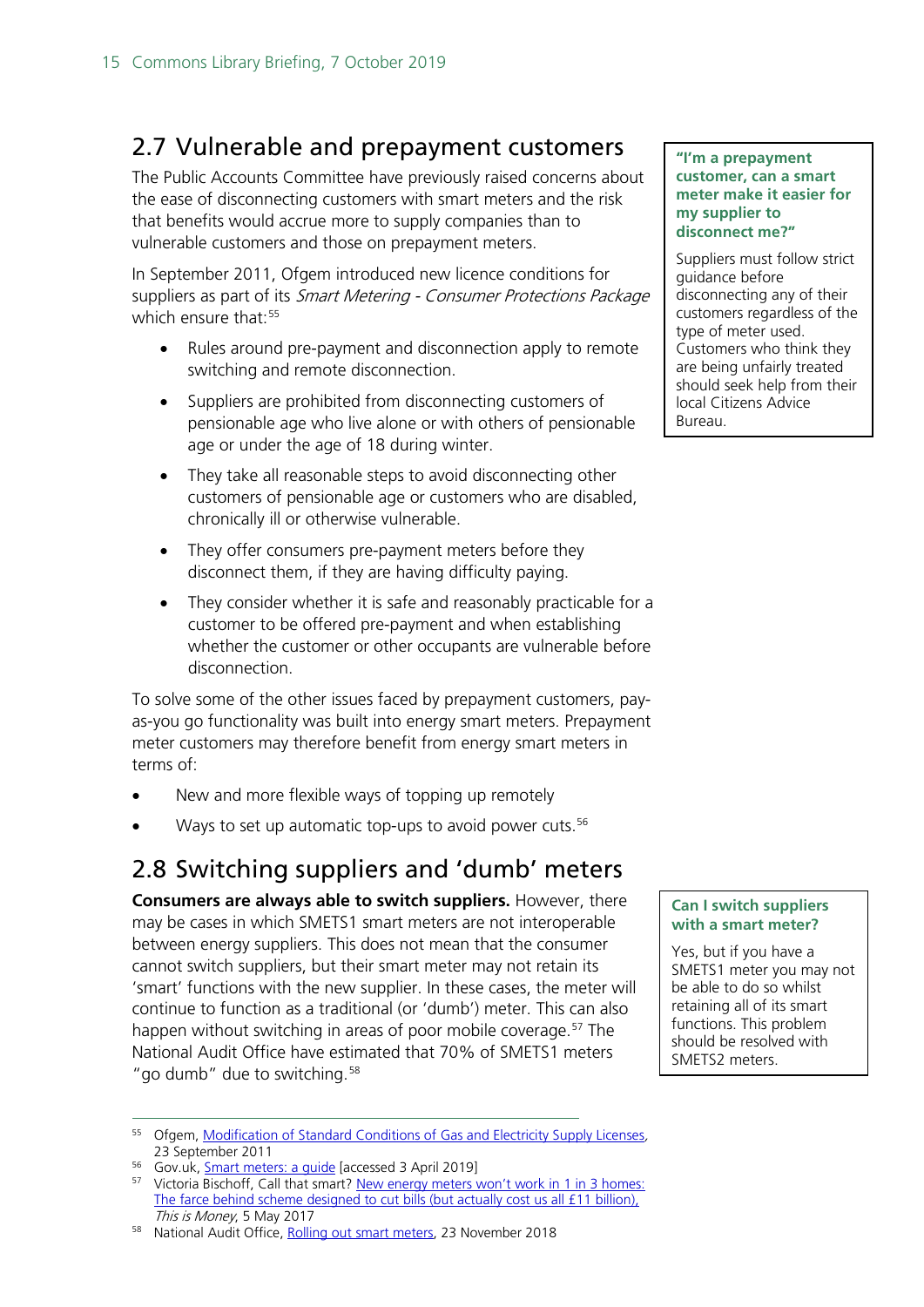In order to help domestic customers understand if the smart meter services they are receiving will be maintained when they switch supplier, Ofgem set new licence conditions requiring that energy suppliers inform consumers that they may lose their smart functionality on change of supplier. [59](#page-15-0)

The Government has said its intention is to have "all significant populations"[60](#page-15-1) of SMETS1 meters 'enrolled' into the DCC infrastructure and that there is "an obligation on energy suppliers to ensure that all consumers with a smart meter will retain smart services upon switching by the end of 2020".<sup>[61](#page-15-2)</sup> However the National Audit Office have warned that "it is not certain that [the enrolment] will work as intended" as solutions are technically challenging and still being developed. [62](#page-15-3)

<span id="page-15-0"></span><sup>59</sup> Ofgem, Supporting effective switching for domestic customers with smart meters: [Modification of supply licence standard conditions,](https://www.ofgem.gov.uk/publications-and-updates/supporting-effective-switching-domestic-customers-smart-meters-modification-supply-licence-standard-conditions) 28 August 2012

<span id="page-15-1"></span><sup>60</sup> PQ 208764, [Energy: Meters,](https://www.parliament.uk/written-questions-answers-statements/written-question/commons/2019-01-15/208764) 21 January 2019

<span id="page-15-2"></span><sup>&</sup>lt;sup>61</sup> PQ 208764, *Energy: Meters*, 21 January 2019

<span id="page-15-3"></span><sup>62</sup> National Audit Office, [Rolling out smart meters,](https://www.nao.org.uk/wp-content/uploads/2018/11/Rolling-out-smart-meters.pdf) 23 November 2018, p.13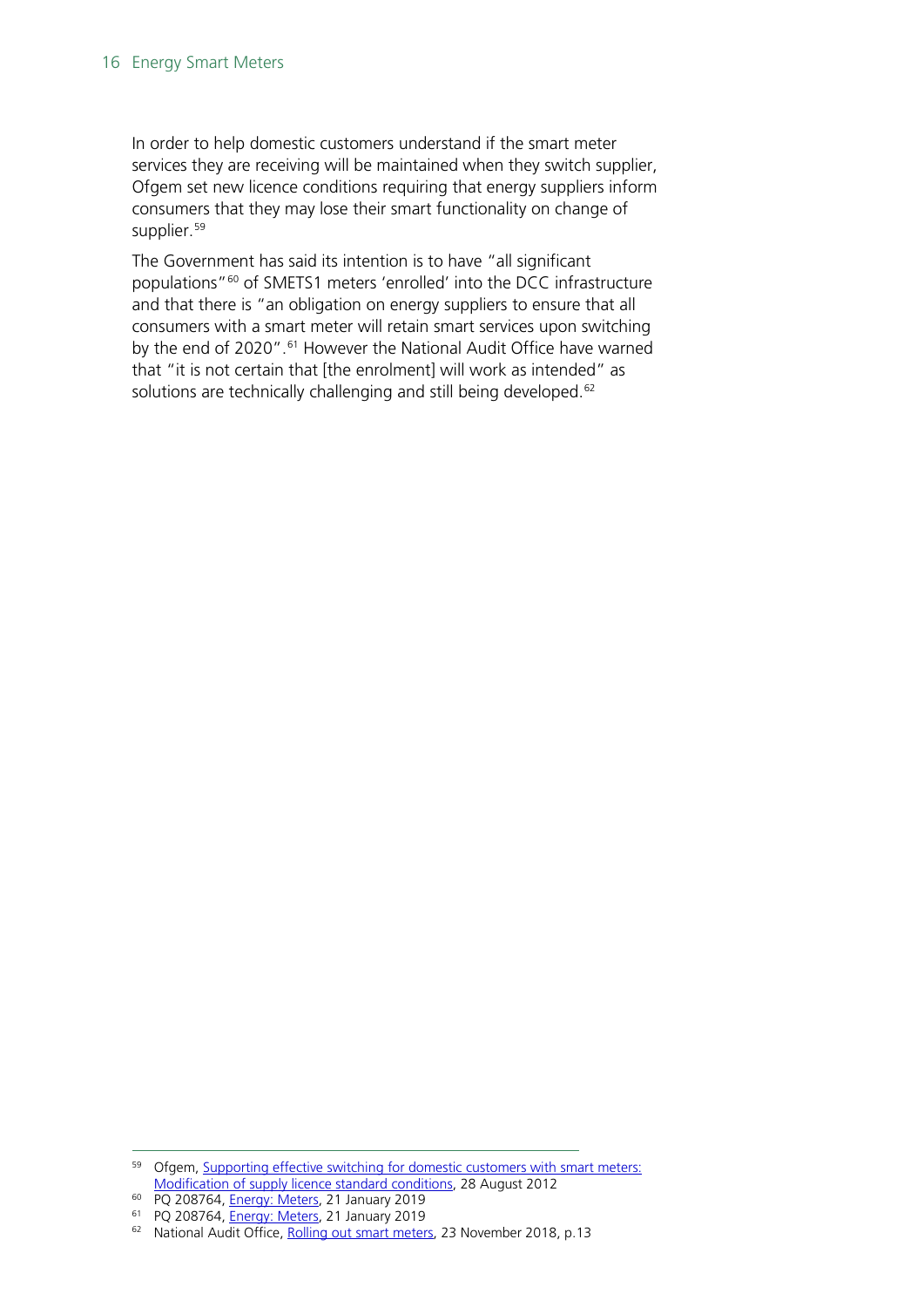## <span id="page-16-0"></span>3. Legislative basis for smart meters

### <span id="page-16-1"></span>3.1 EU Directives

The European Union Directive 2006/32/EC on energy end-use efficiency and energy services requested that Member States provide "individual meters" that show consumption in real-time to European consumers "in so far as it is technically possible, financially reasonable and proportionate in relation to the energy savings".<sup>[63](#page-16-4)</sup>

Three years later, EU Directive (2009/72/EC) stated "where the rollout of smart meters is assessed positively, at least 80% of consumers should be equipped with intelligent metering systems by 2020."<sup>[64](#page-16-5)</sup> No deadline was given for gas meters but Directive (2009/73/EC) required Members to prepare a timetable for the delivery of intelligent gas meters.<sup>[65](#page-16-6)</sup>

### <span id="page-16-2"></span>3.2 The 1997-2010 Labour Government

The then Secretary of State for Trade and Industry Alistair Darling's 2007 White Paper Meeting the Energy Challenge: A White Paper on  $Energy^{66}$  $Energy^{66}$  $Energy^{66}$  $Energy^{66}$  said the Labour Government would consult on requiring energy companies to provide energy smart meters to all but the smallest businesses. [67](#page-16-8)

Sections 88-91 of the *[Energy Act 2008](http://www.legislation.gov.uk/ukpga/2008/32/contents)* gave the Secretary of State broad powers to implement and direct the rollout of smart gas and electricity meters. These were due to expire in November 2013 but were extended by the Coalition Government.

### <span id="page-16-3"></span>3.3 The Coalition and Conservative Governments

The Coalition Programme stated that they would "establish a smart grid and rollout smart meters".<sup>[68](#page-16-9)</sup> The Coalition Government established a national energy smart meter rollout programme that put an obligation on energy suppliers to take all reasonable steps to replace 53 million gas and electricity meters in domestic and small non-domestic premises of Great Britain.<sup>[69](#page-16-10)</sup> The Government aimed for all homes and small businesses to have a smart meter by 31 December 2020, with the bulk of the rollout taking place between 2016 and 2020.

The **[Energy Act 2011](http://www.legislation.gov.uk/ukpga/2011/16/contents/enacted)** (section 73) was amended to extend the 2008 Act's provisions to 2018.

<span id="page-16-7"></span><sup>66</sup> [CM 7124 DTI May 2007](http://www.berr.gov.uk/energy/whitepaper/page39534.html)

<span id="page-16-4"></span><sup>63</sup> [Directive 2006/32/EC](http://eur-lex.europa.eu/legal-content/EN/TXT/?uri=CELEX:32006L0032), Article 13

<span id="page-16-5"></span><sup>64</sup> [Directive 2012/27/EU](http://eur-lex.europa.eu/legal-content/EN/TXT/?qid=1399375464230&uri=CELEX:32012L0027), para. 31

<span id="page-16-6"></span> $65$  Ibid.

<span id="page-16-8"></span><sup>67</sup> [Meeting the energy challenge: a white paper on energy](http://webarchive.nationalarchives.gov.uk/20121205174605/http:/www.decc.gov.uk/assets/decc/publications/white_paper_07/file39387.pdf), pp.10-11

<span id="page-16-9"></span><sup>&</sup>lt;sup>68</sup> HM Government, *[The Coalition: our programme for government](https://www.gov.uk/government/uploads/system/uploads/attachment_data/file/78977/coalition_programme_for_government.pdf)*, May 2012, p.16

<span id="page-16-10"></span><sup>69</sup> DCLG, DWP, DECC & Ofgem, Policy paper: 2010 to 2015 government policy: [household energy](https://www.gov.uk/government/publications/2010-to-2015-government-policy-household-energy/2010-to-2015-government-policy-household-energy#appendix-7-smart-meters), 'Smart meters', 8 May 2015 [accessed 3 April 2019]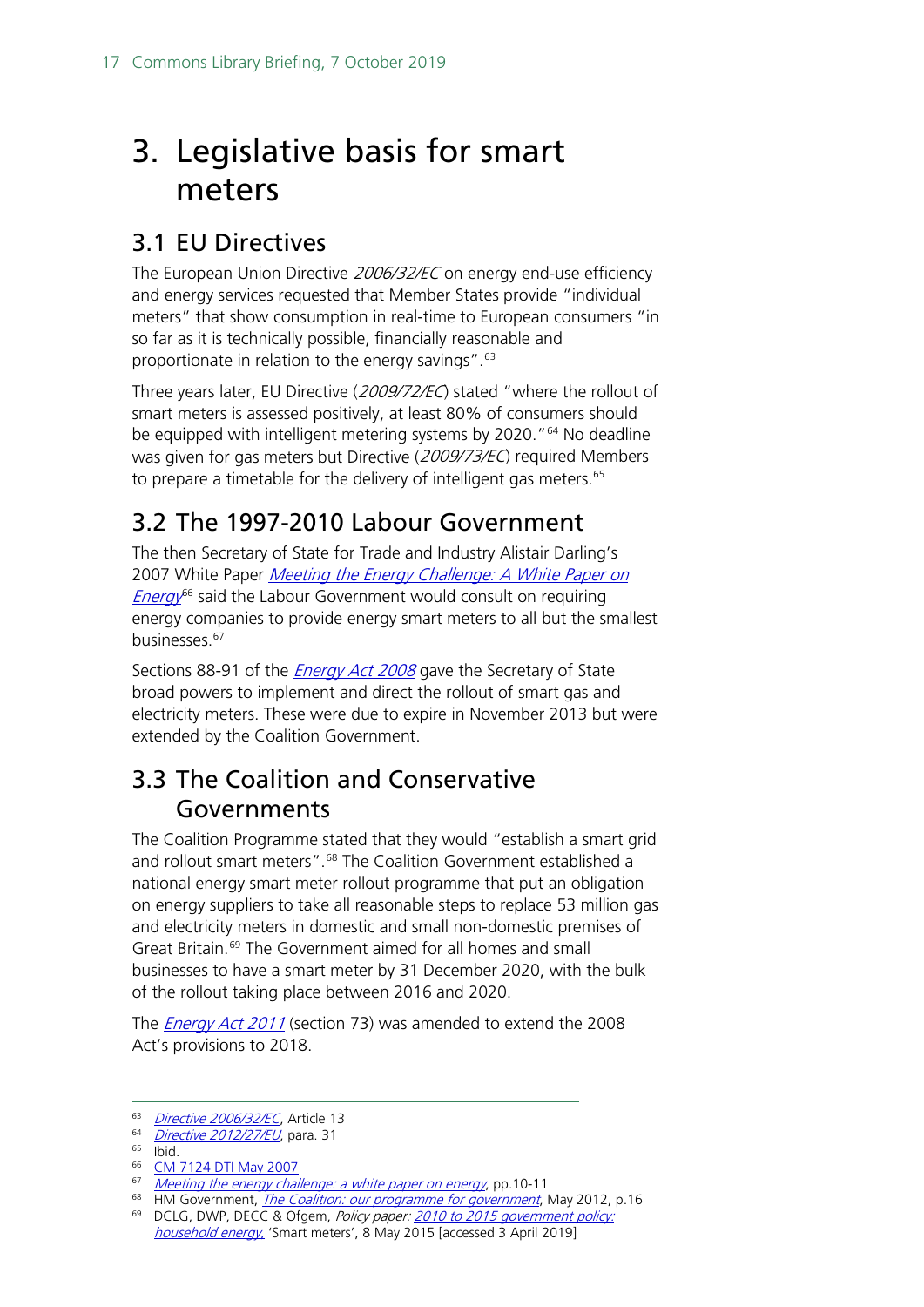Licence conditions have also been amended several times under the [Energy Act 2008](https://www.legislation.gov.uk/ukpga/2008/32/contents) powers to reflect new obligations placed on energy suppliers for the delivery of the smart meters. Some of the key changes to licence terms were:

- The obligation to take all reasonable steps to complete the rollout by 31 December 2020.
- The obligation to refrain from doing any sales when doing home visits to install smart meters.
- The obligation to report on costs and benefits of the rollout to Ofgem on a regular basis.
- The obligation to provide customers with an in-home display or an alternative display even when they switch suppliers.
- The obligation to give energy efficiency advice during the installation visit.
- The obligation to establish and maintain a remote connection to smart meters and to take all reasonable steps to bill customers in a way that reflects meter readings.
- The obligation to identify vulnerable customers before taking the decision to disconnect any domestic consumer
- The obligation to inform customers about the implications that switching suppliers will have in terms of smart functionality.

The **Smart Energy Code** incorporates some of these obligations into a wider body of rights and obligations placed on suppliers and DCC.

In addition, the [Smart Metering Installation Code of Practice](http://www.smicop.co.uk/SitePages/Home.aspx) (SMICOP) regulates the behaviour that energy suppliers must adopt when visiting customers' home to do an energy smart meter installation.

There are already obligations on people to allow energy companies to replace meters on a regular basis on safety grounds and to ensure they continue to measure accurately. Suppliers may therefore approach customers whose meter need replacing with an energy smart meter offer. However, customers are still allowed to refuse that their obsolete meter is replaced with an energy smart meter and can ask for a 'dumb' meter instead.[70](#page-17-1)

### <span id="page-17-0"></span>3.4 The Smart Meter Act 2018

At the Queen's Speech 2017,<sup>[71](#page-17-2)</sup> the Government announced a Smart [Meters](https://services.parliament.uk/bills/2017-19/smartmeters.html) Bill. The Bill received Royal Assent on 23 May 2018. The Act extends again the powers the Secretary of State has to implement and direct the rollout of smart gas and electricity meters from 2018 to 2023. The Act also legislates for a 'special administration regime' for the national smart meter communication and data service provider to ensure the service continues to be provide even in the unlikely case of

<span id="page-17-1"></span><sup>&</sup>lt;sup>70</sup> Which?, [Do I have to accept a smart meter?](http://www.which.co.uk/consumer-rights/advice/do-i-have-to-accept-a-smart-meter) [accessed 3 April 2019]

<span id="page-17-2"></span><sup>&</sup>lt;sup>71</sup> Cabinet Office, *[Queen's Speech 2017: background briefing notes](https://www.gov.uk/government/publications/queens-speech-2017-background-briefing-notes)*, 21 June 2017, p.32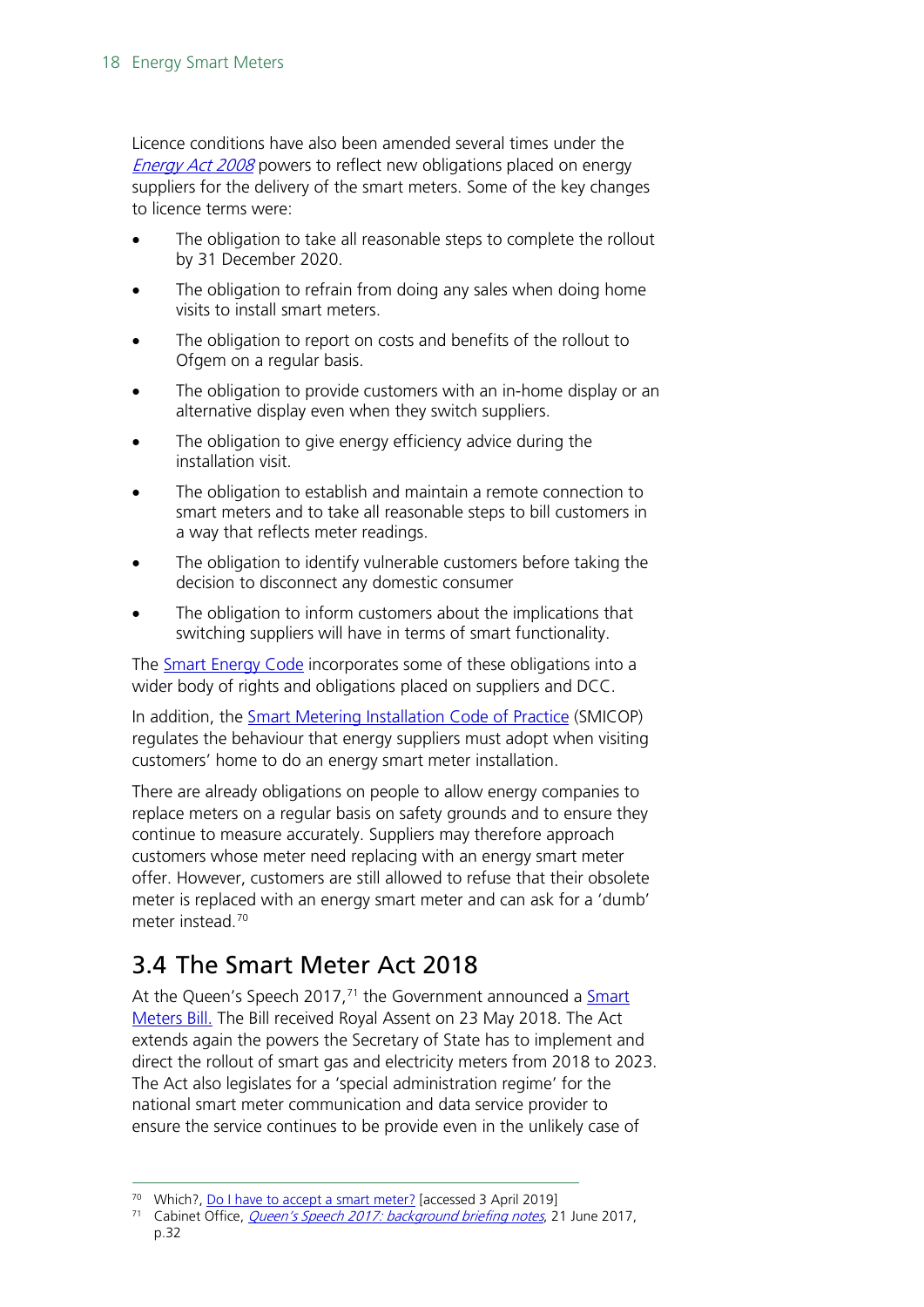its insolvency. More information on the Act is available from the [Library's Smart Meter](http://researchbriefings.parliament.uk/ResearchBriefing/Summary/CBP-8120) Act Paper.

### <span id="page-18-0"></span>3.5 The current Government

In September 2019, following delays to the rollout and widespread concern that by the end of 2020, in the words of the National Audit Office, "the number of smart meters installed […] will fall materially short of the Department's original ambitions,"<sup>[72](#page-18-1),[73,](#page-18-2)[74](#page-18-3)</sup> the Government published a consultation on [Smart meter policy framework post 2020.](https://www.gov.uk/government/consultations/smart-meter-policy-framework-post-2020) This proposed a post-2020 regulatory framework requiring energy suppliers to install smart meters to a minimum of 85% of their customers (leaving a 15% tolerance level for external factors) by the end of 2024. The new obligation would take effect from 1 January 2021.[75](#page-18-4) More information is available in section 1.2.

<span id="page-18-1"></span><sup>72</sup> National Audit Office, [Rolling out smart meters](https://www.nao.org.uk/wp-content/uploads/2018/11/Rolling-out-smart-meters.pdf), 23 November 2018

<span id="page-18-2"></span><sup>&</sup>lt;sup>73</sup> Business, Energy and Industrial Strategy Committee, Oral evidence: Rolling out smart [meters,](http://data.parliament.uk/writtenevidence/committeeevidence.svc/evidencedocument/business-energy-and-industrial-strategy-committee/rolling-out-smart-meters/oral/94877.pdf) HC 1851, 9 January 2019

<span id="page-18-3"></span><sup>&</sup>lt;sup>74</sup> CMA, Review of the Energy Market Investigation (Prepayment Charge Restriction)<br>Order 2016, 31 July 2019

<span id="page-18-4"></span><sup>&</sup>lt;sup>75</sup> BEIS, Delivering a smart system, Consultation on a Smart Meter Policy Framework [post 2020,](https://assets.publishing.service.gov.uk/government/uploads/system/uploads/attachment_data/file/831734/smart-meter-policy-framework-post-2020-consultation.pdf) September 2019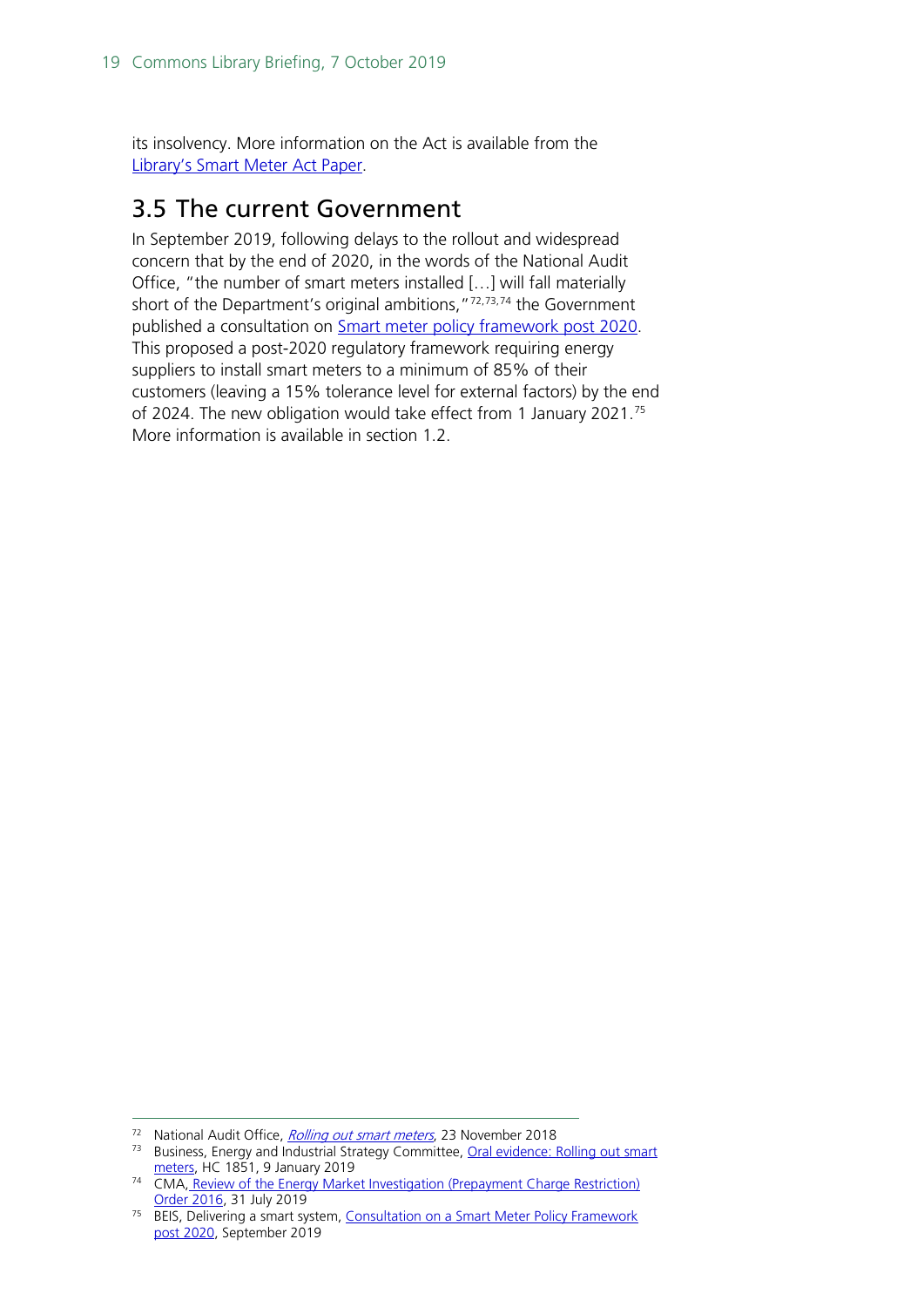## <span id="page-19-0"></span>4. Evaluations of the energy smart meter rollout

### <span id="page-19-1"></span>4.1 Government reports

### <span id="page-19-2"></span>Impact assessments (2011-2014)

The Government published several impact assessments of the energy smart meter rollout between 2011 and 2014.

The 2014 assessment predicted that the rollout of energy smart meters would cost around £10.9 billion, delivering benefits of £17.1 billion. The figures were higher in terms of costs and lower in terms of gross benefits and net benefits than those published in the previous assessment. The overall domestic and non-domestic net benefit figure was expected to be about £6.2 billion.<sup>[76](#page-19-5)</sup>

### <span id="page-19-3"></span>Cost-benefit analysis (2016)

BEIS published a cost-benefit analysis in which the total estimated cost of the policy by 2030 remained virtually unchanged **(£11 billion**) but the figures for both total estimated gross benefits and net benefits went **down**. The Government estimated that the policy would deliver benefits of £16.7 billion and net benefits of **£5.7 billion** by 2030 and reduce the average household's combined electricity and gas bill by **£11** in 2020 and **£47** in 2030. [77](#page-19-6)

Critics[78](#page-19-7) highlighted that these figures were **lower** than the previous estimated long-term savings which were at £24 per annum for the average household in 2020. However, fewer commented on the fact that the Government's new estimate of long-term savings in 2030 is **higher** than the one published in 2014 (£39 at the time).<sup>[79](#page-19-8)</sup>

The Government explanation of the reduction in gross and net benefit figures was that it was due to updates to cost updates and to assumptions around reduced fossil fuel and energy price projections.<sup>[80](#page-19-9)</sup>

### <span id="page-19-4"></span>Cost-benefit analysis (2019)

During the progress of the Smart Meter Bill (now Smart Meters Act 2018) through Parliament, the Government committed to publishing an update to the cost-benefit analysis in 2019.<sup>[81](#page-19-10)</sup>

The new analysis was published in September 2019. The Government said that differences between the 2019 and previous analyses meant that "direct comparisons should not be drawn". The 2019 analysis

<span id="page-19-5"></span><sup>&</sup>lt;sup>76</sup> DECC, **Smart meter roll-out for the domestic and small and medium non-domestic** [sectors \(GB\)](https://www.gov.uk/government/uploads/system/uploads/attachment_data/file/276656/smart_meter_roll_out_for_the_domestic_and_small_and_medium_and_non_domestic_sectors.pdf), 30 January 2014

<span id="page-19-7"></span><span id="page-19-6"></span><sup>&</sup>lt;sup>77</sup> BEIS, *[Smart meter roll-out cost-benefit analysis –](https://www.gov.uk/government/uploads/system/uploads/attachment_data/file/567167/OFFSEN_2016_smart_meters_cost-benefit-update_Part_I_FINAL_VERSION.PDF) Part I,* August 2016

 $78$  For example, this criticism was voiced in the following articles: The Evening Standard, 'Not so smart meters', 15 November 2016; The Independent, Bad news on smart meters 'buried on day of Trump win', 16 November 2016.

<span id="page-19-8"></span><sup>&</sup>lt;sup>79</sup> DECC, *Smart meter roll-out for the domestic and small and medium non-domestic* [sectors \(GB\)](https://www.gov.uk/government/uploads/system/uploads/attachment_data/file/276656/smart_meter_roll_out_for_the_domestic_and_small_and_medium_and_non_domestic_sectors.pdf), 30 January 2014

<span id="page-19-9"></span><sup>80</sup> BEIS, [Smart meter roll-out cost-benefit analysis –](https://www.gov.uk/government/uploads/system/uploads/attachment_data/file/567167/OFFSEN_2016_smart_meters_cost-benefit-update_Part_I_FINAL_VERSION.PDF) Part I, August 2016, Figure 1-1, p.14-15

<span id="page-19-10"></span><sup>81</sup> HC Deb, Smart Meters Bill, 5 February 2018, Vol 635[, c1302](http://bit.ly/2RfNLhF)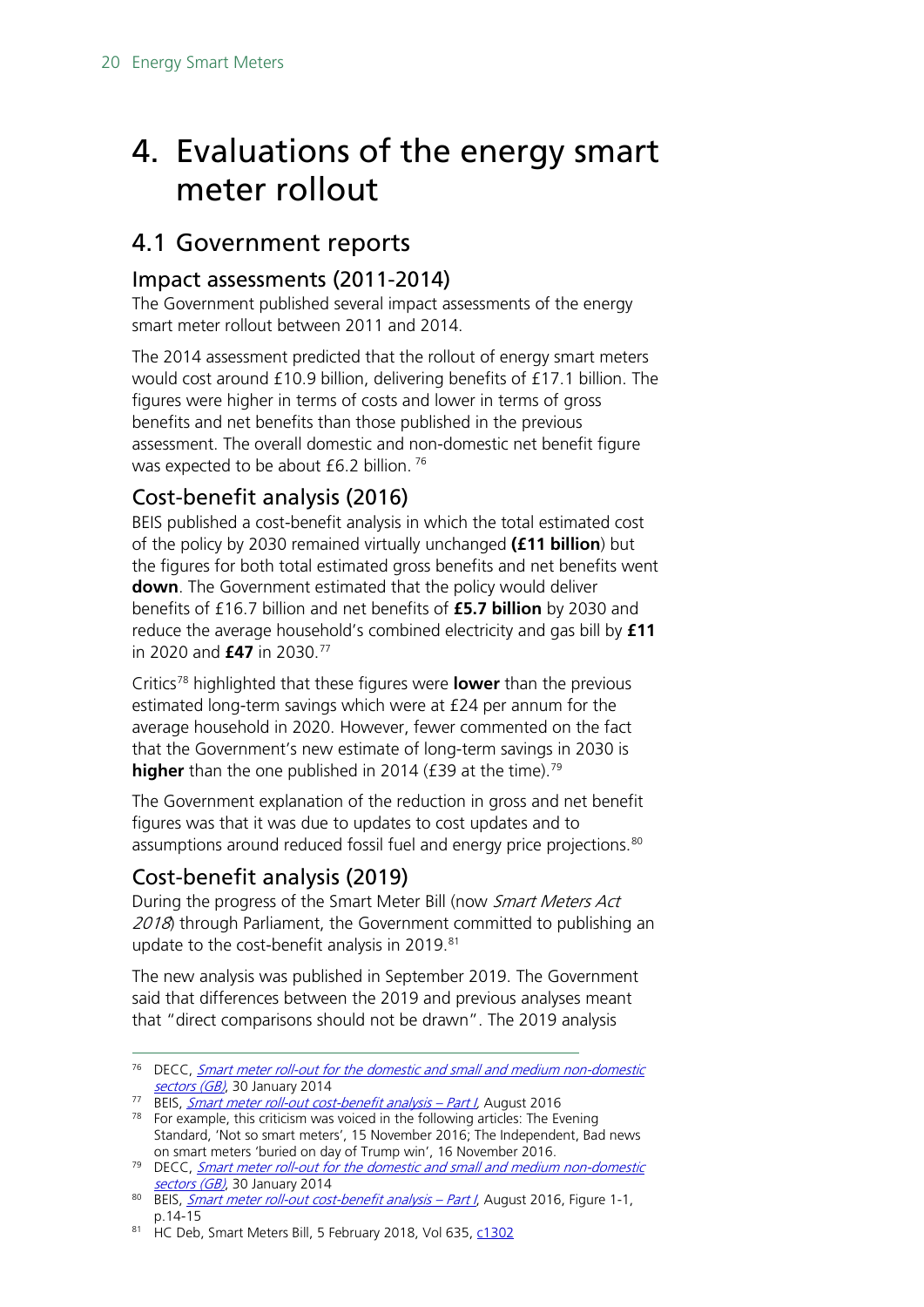extends the outlook from 2030 to 2034, and estimated that total costs would increase to £13.5 billion largely because they would occur over a longer period than previously estimated. However, estimated total benefits would also increase to £19.5 billion, in part due to the monetisation of some previously non-monetised benefits for consumers. The total net benefits remained similar to the 2016 analysis, at just under £6 billion.

#### <span id="page-20-0"></span>Annual progress reports

In December 2012 the Government published the **First Annual Progress** [Report on the Rollout](https://www.gov.uk/government/publications/smart-metering-implementation-programme-first-annual-progress-report-on-the-roll-out-of-smart-meters) of Smart Meters, which gave an overview of the programme and its progress. [82](#page-20-2)

The Government has now published the second, third and fourth [annual progress reports on the smart meter rollout.](https://www.gov.uk/government/collections/annual-progress-report-on-the-roll-out-of-smart-meters)<sup>[83,](#page-20-3)[84](#page-20-4),[85](#page-20-5)</sup> For 2016 and 2017, the Government published shorter progress updates.<sup>[86](#page-20-6)</sup>

During the progress of the Smart Meter Bill (now Smart Meters Act 2018) through Parliament, the Government committed to providing a further progress report by the end of 2018.<sup>[87](#page-20-7)</sup> The <u>2018 progress report</u> was published in December 2018 and referred to progress in 2018, such as the SMETS2 switchover, the commitment to enrol SMETS1 in DCC infrastructure, and the passing of the Smart Meters Act 2018.

In September 2019, the Government published a report on the progress [on the realisation of smart meter consumer benefits.](https://assets.publishing.service.gov.uk/government/uploads/system/uploads/attachment_data/file/830668/smart-meters-benefits-realisation.pdf) This report provides an overview of the extent to which the anticipated benefits of smart meters for consumers are being realised, and plans in place for future progress.

The Government also published Quarterly statistics on installations.<sup>[88](#page-20-8)</sup>

### <span id="page-20-1"></span>4.2 National Audit Office and Select Committee reports

#### **The first National Audit Office report (2011)**

The National Audit Office (NAO) looked at *Preparations for the rollout* [of smart meters](http://www.nao.org.uk/publications/1012/smart_meters.aspx) in a June 2011 report<sup>89</sup>. The NAO was concerned about how far energy smart meters would change energy use over sustained periods, considering that evidence on sustained behaviour change by domestic consumers is limited and that the behaviour observed in other countries might not be relevant to consumers in Britain.

The head of the NAO said that the then Department of Energy and Climate Change (DECC) had to address 'major risks' to achieve value for money in delivering the programme since there was 'limited evidence'

<span id="page-20-2"></span><sup>82</sup> DECC, Smart Metering Implementation Programme: First Annual Progress Report on [the Roll-out of Smart Meters](https://www.gov.uk/government/uploads/system/uploads/attachment_data/file/68973/7348-first-ann-prog-rpt-rollout-smart-meters.pdfhttps:/www.gov.uk/government/uploads/system/uploads/attachment_data/file/68973/7348-first-ann-prog-rpt-rollout-smart-meters.pdf), December 2013

<span id="page-20-3"></span><sup>83</sup> DECC, [Second annual report on the roll-out of smart meters](https://www.gov.uk/government/uploads/system/uploads/attachment_data/file/266685/second_annual_report_smart_meters.pdf), December 2013, p.6

<span id="page-20-4"></span><sup>&</sup>lt;sup>84</sup> DECC, *[Third annual report on the roll-out of smart meters](https://www.gov.uk/government/uploads/system/uploads/attachment_data/file/384190/smip_smart_metering_annual_report_2014.pdf)*, December 2014, p.7

<sup>&</sup>lt;sup>85</sup> DECC, *Fourth annual report on the roll-out of smart meters*, December 2013, p.6

<span id="page-20-6"></span><span id="page-20-5"></span><sup>86</sup> Gov.uk, *[Smart meters: a guide](https://www.gov.uk/guidance/smart-meters-how-they-work#history)*, last updated 4 January 2018

<span id="page-20-7"></span><sup>87</sup> HL Deb, Smart Meters Bill, 15 May 2018, vol 791, [c607](http://bit.ly/2Pkbj7W)

<span id="page-20-8"></span><sup>88</sup> Gov.uk, [Smart Meters Statistics,](https://www.gov.uk/government/collections/smart-meters-statistics) 31 May 2018

<span id="page-20-9"></span><sup>89</sup> NAO, Preparations for [the roll-out of smart meters](http://www.nao.org.uk/publications/1012/smart_meters.aspx) HC 1091, 2010-2012, June 2011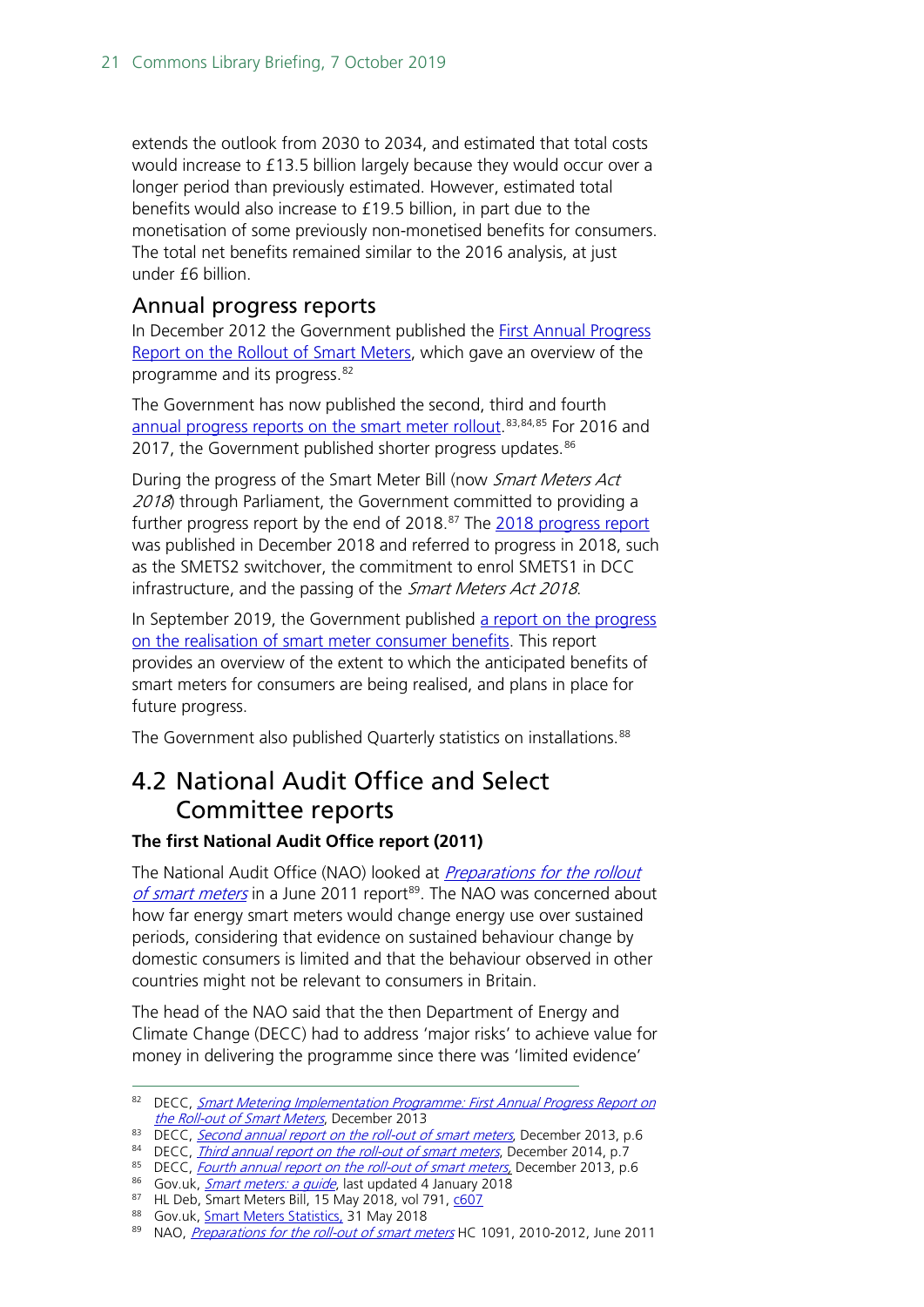of how much and for how long British consumers' behaviour might change, and costs 'could escalate'.

#### **The first Public Accounts Committee report (2012)**

On 17 January 2012 the Public Accounts Committee (PAC) published its report *<u>[Preparations for the rollout of smart meters](http://www.publications.parliament.uk/pa/cm201012/cmselect/cmpubacc/1617/161702.htm).<sup>[90](#page-21-0)</sup> The Committee*</u> welcomed the introduction of energy smart meters, but like the NAO, it highlighted that this large complex programme had significant uncertainties over the estimated costs and benefits involved. It felt it was "far from certain" that all consumers would benefit, and that many of the benefits would accrue in the first instance to energy suppliers. It said DECC needed to set out how it proposed to engage and inform consumers of the potential benefits to them.

In a response to the PAC's report, $91$  the coalition Government agreed that there was a need for transparency around the costs and savings. Under the *Energy Act 2011* DECC would require suppliers to report on their progress on implementation and on their costs and savings. DECC would also report annually on the benefits to consumers to provide transparency and help build confidence.

#### **The second NAO report (2014)**

An updated NAO report in 2014 said the economic case for the programme "remains positive" but:

Significant risks remain including potential consumer resistance to smart meters, the need for industry to resolve outstanding technical issues, the readiness of suppliers, network operators and the supply chain for large-scale installation and the robustness of the data security and privacy arrangements.<sup>[92](#page-21-2)</sup>

#### **The second PAC Report (2014)**

On 10 September 2014, PAC published a second report on the [preparations for smart metering.](http://www.parliament.uk/business/committees/committees-a-z/commons-select/public-accounts-committee/news/report-smart-meters/)

The report set the potential bill savings against the cost to consumers of the energy smart meter rollout:

The Government estimates that £26 will be saved on average by consumers who pay average bills of £1,300 per annum—a saving of just under 2%. This saving has to be set against the cost of £10.6 billion which will be met by consumers at an average cost that will peak at  $£11$  per annum in 2017.<sup>[93](#page-21-3)</sup>

<span id="page-21-0"></span><sup>90</sup> PAC, [Preparations for the roll-out of smart meters,](http://www.publications.parliament.uk/pa/cm201012/cmselect/cmpubacc/1617/161702.htm) HC 1617, Sixty Third Report 2010-2011, 17 January 2012

<span id="page-21-1"></span><sup>91</sup> HM Treasury March 2012 Treasury Minutes Government Responses on the Sixty [Second to the Sixty Seventh Reports from the Committee of Public Accounts:](http://www.hm-treasury.gov.uk/d/hmt_minutes_62_67_reports_cpas_mar2012.pdf) [Session 2010-12](http://www.hm-treasury.gov.uk/d/hmt_minutes_62_67_reports_cpas_mar2012.pdf) Cm 8335

<span id="page-21-2"></span><sup>92</sup> NAO, *[Update on preparations for Smart Metering](https://www.nao.org.uk/wp-content/uploads/2014/06/Update-on-preparations-for-smart-metering.pdf)*, HC 167, 2014-2015, June 2014

<span id="page-21-3"></span><sup>93</sup> PAC, [Update on preparations for the roll-out of smart meters,](http://www.publications.parliament.uk/pa/cm201415/cmselect/cmpubacc/103/10302.htm) HC 103, Twelfth Report 2014-2015, 10 September 2014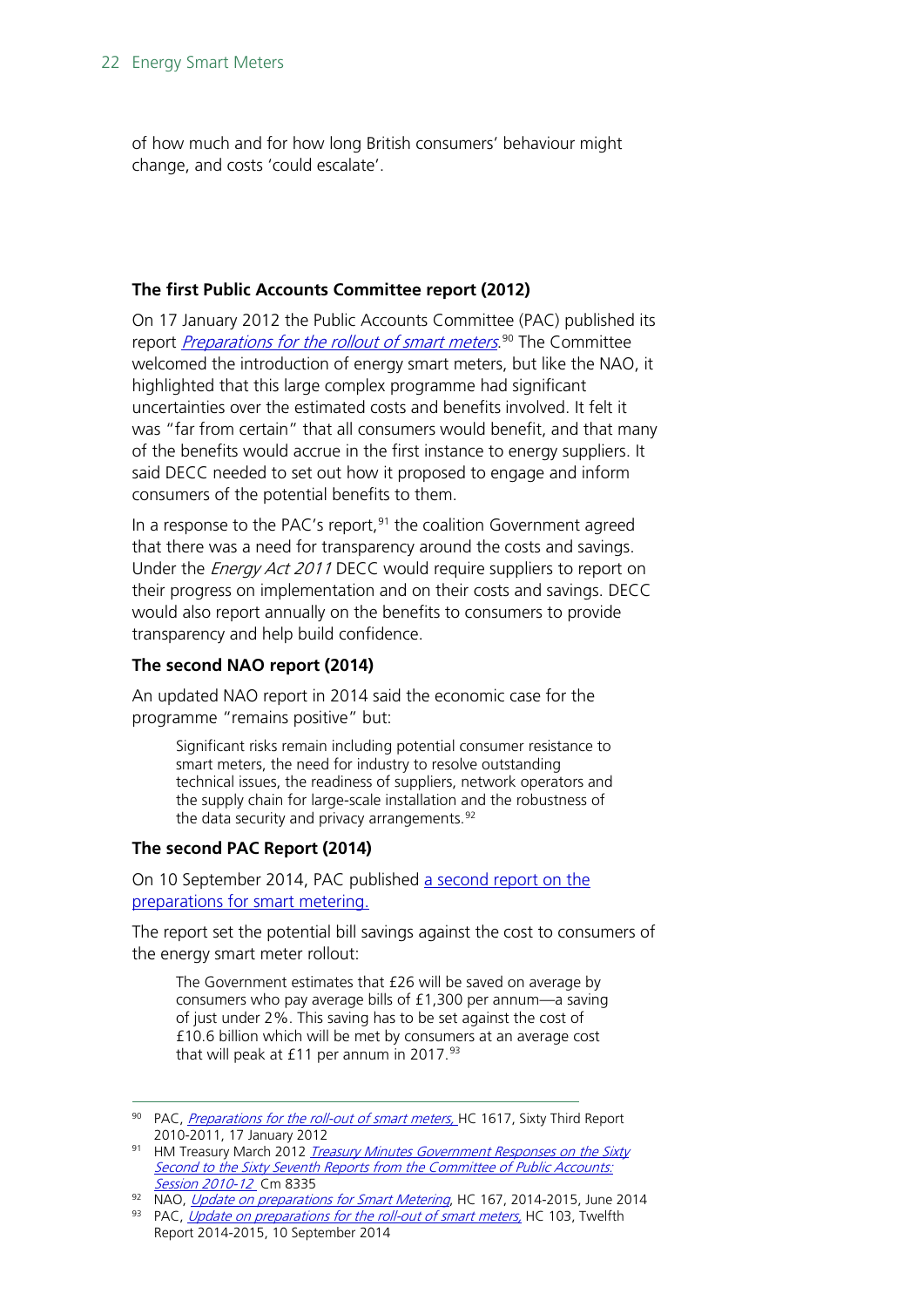The Committee recommended that in light of these costs and benefits the Department should keep the design of the programme under review in case costs escalated.

#### **The first Energy and Climate Change Committee report (2013)**

The then House of Commons Energy and Climate Change Committee (ECCC – now subsumed by the Business, Energy and Industrial Strategy Committee - BEIS) inquired into the Government's energy smart meter programme and [published its findings in July 2013.](http://www.parliament.uk/business/committees/committees-a-z/commons-select/energy-and-climate-change-committee/news/smart-meters-publication/)

The Committee considered energy smart meters had the potential to bring great benefits to consumers, suppliers and the UK energy infrastructure more widely. However, they also concluded that a positive experience for customers would only come if the programme made further efforts to ensure that benefits of the technology were spelt out to customers.

#### **The second ECC report (2015)**

In 2015, the ECC Committee followed up with a [second inquiry](http://www.parliament.uk/business/committees/committees-a-z/commons-select/energy-and-climate-change-committee/inquiries/parliament-2010/progress-on-smart-meter-roll-out-inquiry/publications/) on the progress of the energy smart meter rollout. The final report criticised the Government for failing to resolve the following issues:

- Technical communication problems with multiple occupancy and tall buildings which should have been resolved by now
- Compatibility problems between different suppliers and different meters
- A slow start to full engagement with the public on meter installation and long-term use
- A delay by the Government-appointed communications infrastructure company which has further set back confidence in the programme
- A reluctance to improve transparency by publishing the Major Project Authority's assessments on the smart meter programme. [94](#page-22-0)

The Committee warned the Government that failure to solve these issues meant that programme ran "the risk of falling short of expectations" and "could prove to be a costly failure."<sup>[95](#page-22-1)</sup> The Committee also expressed scepticism at the likelihood of the rollout being completed by the end of 2020.

The Government and Ofgem responded to the Committee with reassurances on the "good progress" that was "being made on developing technical solutions.<sup>[96](#page-22-2)</sup> The Government disagreed with the

<span id="page-22-0"></span><sup>94</sup> ECC Committee, [Smart meters: progress or delay?](https://www.publications.parliament.uk/pa/cm201415/cmselect/cmenergy/665/665.pdf), Ninth Report 2014-2015, HC 665, 7 March 2015, p.3

<span id="page-22-1"></span><sup>95</sup> ECC Committee, *[Smart meters: progress or delay?](https://www.publications.parliament.uk/pa/cm201415/cmselect/cmenergy/665/665.pdf)*, Ninth Report 2014-2015, HC 665, 7 March 2015, p.3

<span id="page-22-2"></span><sup>96</sup> ECC Committee, Smart meters: progress or delay?: Government and Ofgem [Response to the Committee's Ninth Report of Session 2014–15](https://www.publications.parliament.uk/pa/cm201415/cmselect/cmenergy/1146/1146.pdf), para. 1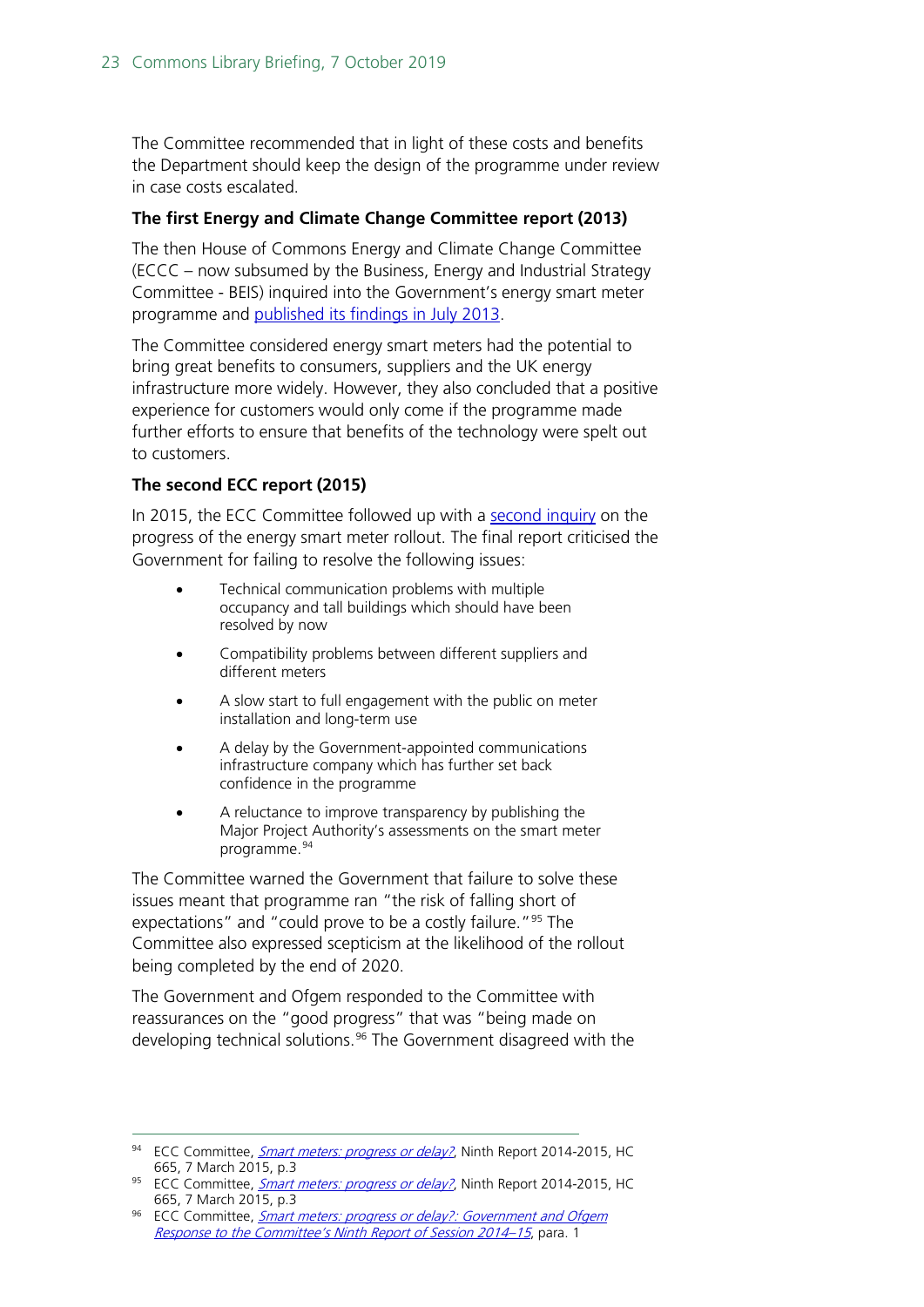Committee's recommendations regarding interoperability and said that SMETS 2 meters would solve this issue.<sup>[97](#page-23-0)</sup>

#### **The Science and Technology Committee report (2016)**

The Science and Technology Committee (STC) also ran an [inquiry](http://www.parliament.uk/business/committees/committees-a-z/commons-select/science-and-technology-committee/inquiries/parliament-2015/smart-meters-inquiry-15-16/) into the energy smart meter programme. This inquiry led the Committee to raise concerns over the Government's approach to the evidence check process. The Committee also commented on the "lack of clarity about the primary purpose of smart metering"  $98$  and that it was the Government's responsibility to make sure that consumers were engaged with the rollout before, during and after installation.

The Committee was satisfied with the evidence it received that the issue of data protection and security was taken seriously by GCHQ but it found that the issue of interoperability of energy smart meters remained unresolved.<sup>[99](#page-23-2)</sup>

In answer to the report, the Government argued that the issue of customer engagement was being remedied through Smart Energy GB's national consumer engagement campaign.<sup>[100](#page-23-3)</sup>

The NAO is planning to publish another report on smart meters in Autumn 2018.

#### **The third NAO report (2018)**

On 23 November 2018, the NAO published a report on 'Rolling out smart meters', their third assessment of the rollout. The key findings included that the number of smart meters installed by 2020 "will fall materially short" of the Department's aims and that the cost of the programme have increased "by at least £0.5 billion" since the Department's last forecast. The report concluded:

The facts are that the programme is late, the costs are escalating, and in 2017 the cost of installing smart meters was 50% higher than the Department assumed. 7.1 million extra SMETS1 meters have been rolled out because the Department wanted to speed up the programme. The Department knows that a large proportion of SMETS1 meters currently lose smart functionality after a switch in electricity supplier and there is real doubt about whether SMETS1 will ever provide the same functionality as SMETS2. The full functionality of the system is also dependent on the development of technology that is not yet developed.<sup>[101](#page-23-4)</sup>

The NAO said that the issues were "not fatal" to the viability of the programme but needed to be addressed for smart meters to "progress successfully and deliver value for money." The NAO made a series of

<span id="page-23-0"></span><sup>&</sup>lt;sup>97</sup> ECC Committee, *Smart meters: progress or delay?: Government and Ofgem* [Response to the Committee's Ninth Report of Session 2014–15](https://www.publications.parliament.uk/pa/cm201415/cmselect/cmenergy/1146/1146.pdf), para. 2

<span id="page-23-1"></span><sup>98</sup> STC, *[Evidence Check: Smart metering of electricity and gas](https://www.publications.parliament.uk/pa/cm201617/cmselect/cmsctech/161/161.pdf)*, HC 161, Sixth Report 2016-2017, 24 September 2016, p.5

<span id="page-23-2"></span><sup>99</sup> STC, *[Evidence Check: Smart metering of electricity and gas](https://www.publications.parliament.uk/pa/cm201617/cmselect/cmsctech/161/161.pdf)*, HC 161, Sixth Report 2016-2017, 24 September 2016, p.5

<span id="page-23-3"></span><sup>100</sup> STC, Evidence Check: Smart metering of electricity and gas: Government Response [to the Committee's Sixth Report of Session 2016–17](https://www.publications.parliament.uk/pa/cm201617/cmselect/cmsctech/846/846.pdf), 7 December 2016, para. 11

<span id="page-23-4"></span><sup>101</sup> National Audit Office, [Rolling out smart meters](https://www.nao.org.uk/wp-content/uploads/2018/11/Rolling-out-smart-meters.pdf), 23 November 2018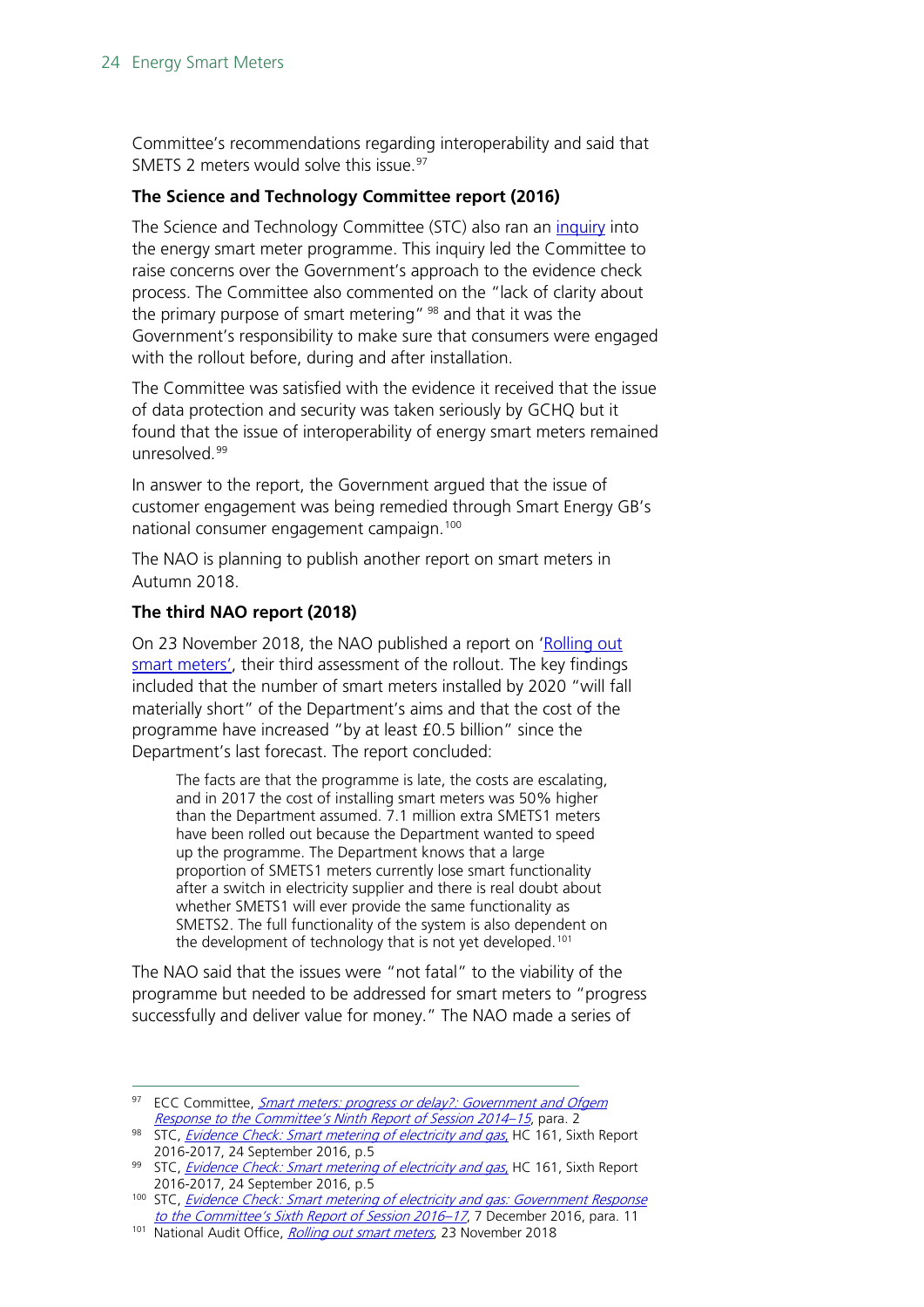recommendations, including that BEIS should assess the value for money of the 2020 deadline in its upcoming cost-benefit analysis.

### <span id="page-24-0"></span>4.3 British Infrastructure Group

The British Infrastructure Group (BIG) of parliamentarians is a cross party group of MPs and peers. In July 2018, BIG published a report titled Not [so smart: A comprehensive investigation into the roll-out of smart](http://www.britishinfrastructuregroup.uk/wp-content/uploads/2018/07/BIG-Not-So-Smart-Full-Report-Updated.pdf)  [meters.](http://www.britishinfrastructuregroup.uk/wp-content/uploads/2018/07/BIG-Not-So-Smart-Full-Report-Updated.pdf) The report said the group "fully supports the rationale behind the energy smart meter roll-out, and the goals it seeks to achieve" but called on the Government to review the rollout, as the deadline would "almost certain[ly]" be missed, and there were possible impacts on the cost and consumer benefits.<sup>[102](#page-24-1)</sup>

<span id="page-24-1"></span> $102$  British Infrastructure Group, Not so smart: A comprehensive investigation into the [roll-out of energy smart meters](http://www.britishinfrastructuregroup.uk/wp-content/uploads/2018/07/BIG-Not-So-Smart-Full-Report-Updated.pdf), July 2018